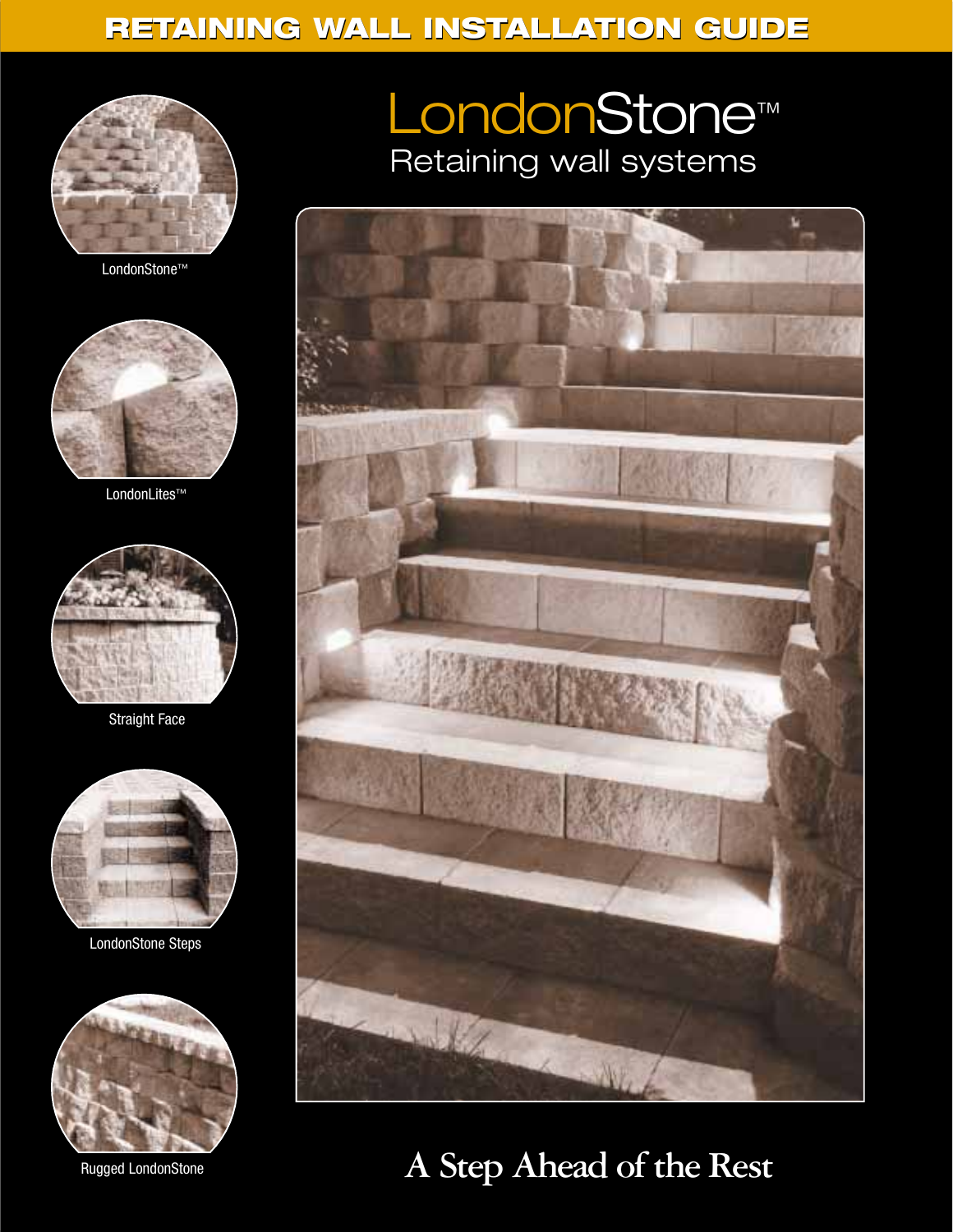# LondonStone™

Geogrid Retaining Wall System





## **A Step Ahead of the Rest**

#### **TABLE OF CONTENTS**

| Planning Your Design 2-3                 |
|------------------------------------------|
| Installation Overview  4-9               |
| Standard Retaining Wall Tables  10-11    |
| Retaining Wall With Slope Backfill 12-13 |
| Retaining Wall With Surcharge  14-15     |
| Product Line Specifications. 16          |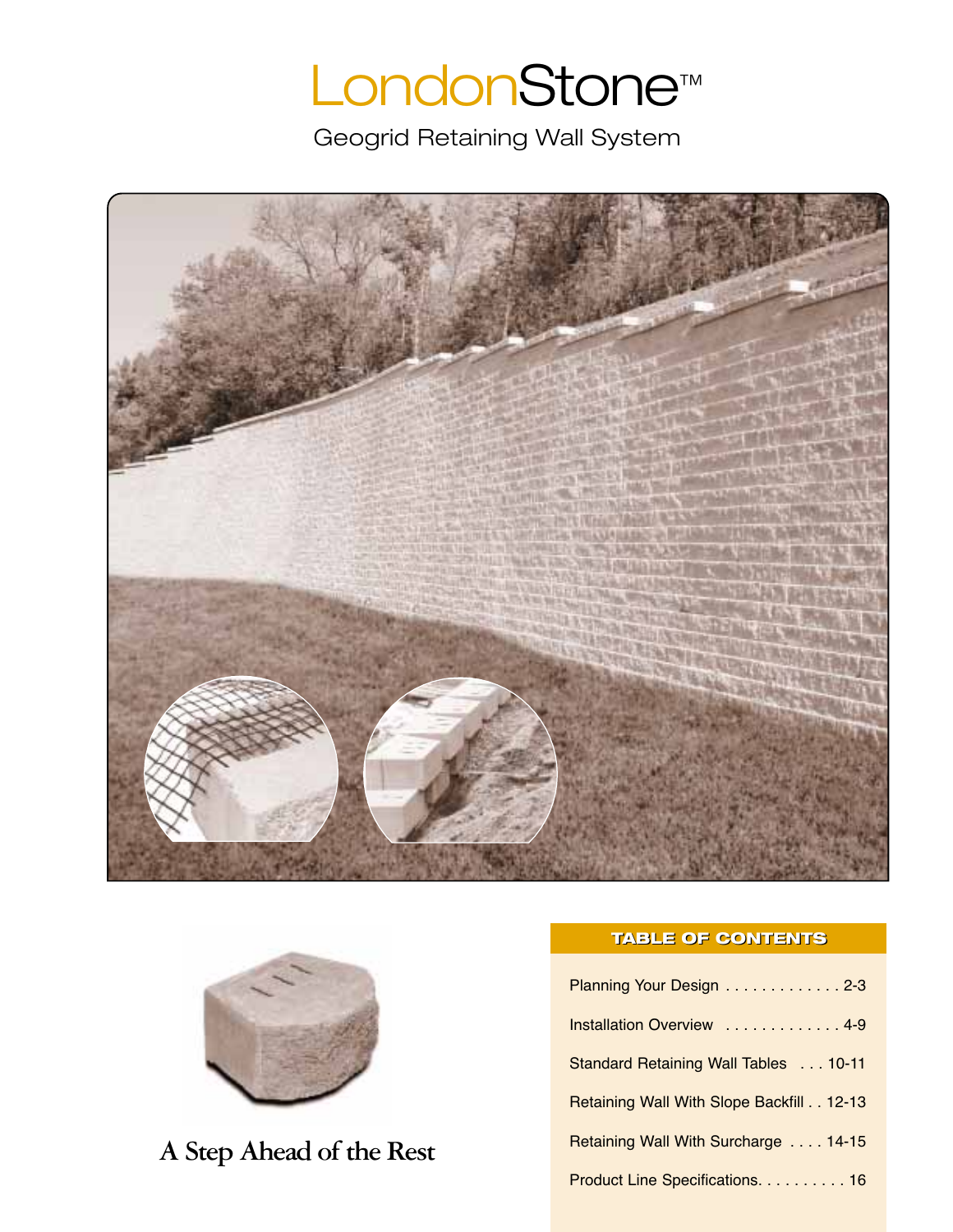

Designing a wall involves more than just calculating the number of courses and amount of grid it will take to cover a desired length.

When bringing your project from idea to reality, careful planning at the early stages goes a long way toward minimizing costs, repairs and other project setbacks. Proper consideration of construction site features, obstacles and constraints is also essential for a cost-effective design, as all of these will influence your final product.

#### **TERRAIN GEOMETRY**

The first consideration when starting a wall design is to look at the site topography. Careful examination of changes in terrain elevation will help reduce excavation costs and plan for adequate drainage and other remedies to channel water away from your wall.

Other important aspects to consider at this stage are whether adjacent construction, waterways or other terrain features could have an effect on the design or performance of your wall over time.

#### **GRADING**

A careful examination of terrain grading both above and below the planned wall is essential. Slopes above the wall create overloads on the wall, whereas a sloping grade at the wall footing typically decreases the available resistance to the design loads.

Grading can also create problems and challenge the good long-term performance of your wall if it channels or retains water on or near it.

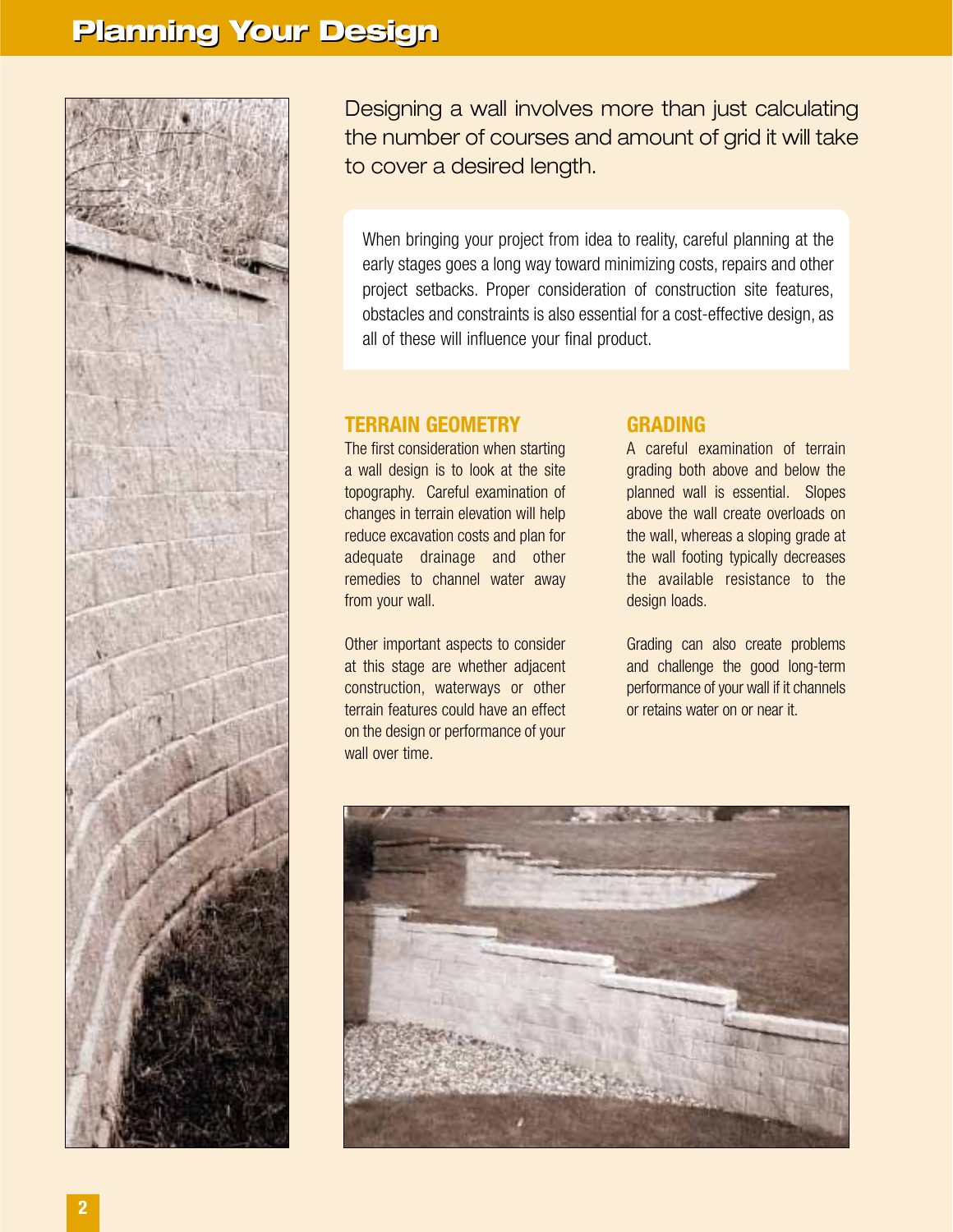#### **OTHER STRUCTURES NEARBY**

Loads due to structures such as buildings, parking lots, storage areas, etc. close to your wall can have an impact on final design. Depending on the circumstances, these loads may be classified either as live or dead, depending on their relative duration.

For example, slopes generally are considered dead loads, whereas loads coming from parking lots may be classified as live, due to their shorter duration. Dead loads, e.g., building loads, or loads from a tiered wall may contribute to the overall stability of the wall, depending on closeness to the wall edge. As a general rule, the closer to the wall edge the more likely it is that those loads may stabilize the wall, however, surcharges increase the stresses on both block and reinforcing grids. Keep in mind these facts will contribute to a balanced design.

Live loads, such as those resulting from bulk storage, vehicular traffic, etc. may act both as stabilizing and destabilizing forces in your design. Typically, a conservative design approach is to neglect any live loads as part of the resisting set of forces in design.

As a rule of thumb, surcharge loads that are at a distance of twice the height of a wall below can be neglected in a design.

#### **SOILS**

Soils are important not only because they will ultimately bear the weight of the wall structure you design, but also because their properties directly affect your design.

For example, typically well-graded coarse sands have better design properties than finer soils, like clay. Particles in these sands fill voids and interlock better than uniform granular soils or clays, resulting in stronger structures. Soils that are expansive, or organic (peats, etc.) should be avoided as fill material when building walls.

Also, granular soils that are too coarse or sharp should be avoided as fill material, since they may damage the reinforcing grid. If the site has unsuitable soils (disturbed soils, soft, expansive, chemically aggressive, etc.) they must be excavated and replaced with appropriate materials prior to any other work, before the wall is erected.

#### **WATER**

One crucial site characteristic that must be checked before any design is carried out is the presence of groundwater. The presence of a water table too close to the bottom of the foundation pad (less than 2/3 the height of the wall), or suspicion of a seasonally shifting water table can dramatically reduce the integrity of your wall if left unchecked.

Also, be sure to check for the presence of waterways, or moving floodwaters that could cause scour of the foundation at the top of the wall. In addition, you must make sure that terrain features do not bring surface water near your wall. If that is the case, your design should include details to ensure water gets diverted from your structure. These include swales over and around the top of the wall, slopes, impervious soil tightly compacted at key locations, etc. These provisions should not be confused with internal drainage within the wall structure, typically comprised of granular aggregate drainage directly behind the wall face, drain tile pipes, and chimney drains behind the reinforced soil mass.

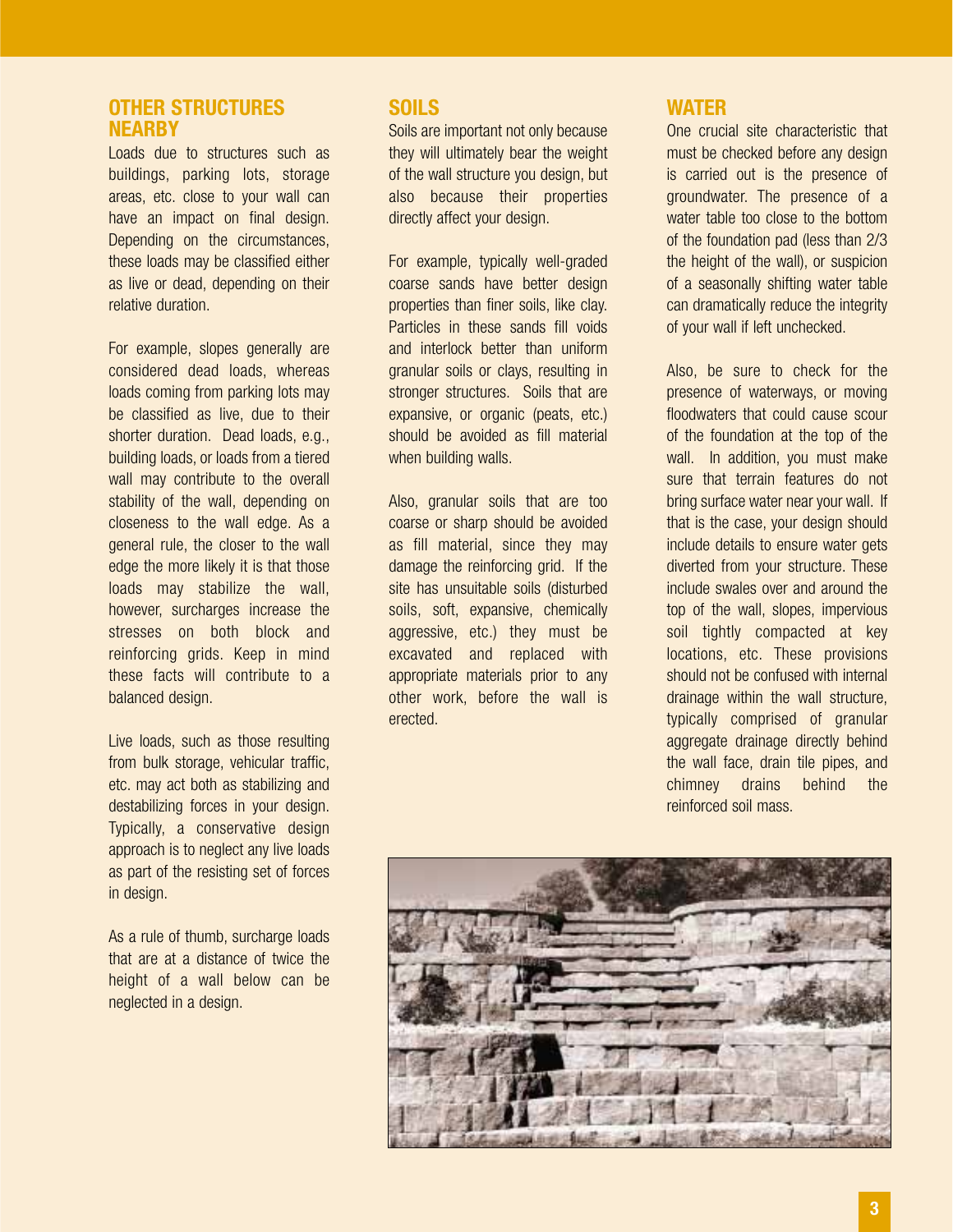

#### **UNREINFORCED WALLS**

A retaining wall is a structure that resists the forces from a soil mass by virtue of its own weight. In many cases, a simple gravity wall (with no geogrid reinforcement required) will be all that is needed to retain a soil mass. The soil is kept in place by the sole weight of the stacked concrete blocks. Where this weight alone is not enough, the use of reinforcement grid brings together a larger mass of soil to counteract the pressures of the retained soil.

Generally, if the terrain is level, with appropriate soil, no surcharges, or water masses nearby, unreinforced walls can be built up to a height of 3.5 to 4 ft, depending on soil and terrain conditions. Otherwise, a complete review by a qualified licensed professional (P.E.) is strongly encouraged.



#### **REINFORCED WALLS**

When your wall design calls for taller walls, or under special conditions, such as tiers, slopes, or surcharges behind the wall, reinforcing grid may be required to stabilize the wall. Grid layers work by bringing together a larger mass to aid the wall in resisting the forces exerted by the retained soil.

LondonStone retaining walls are environmentally friendly and compliment any environment. It's the perfect solution for any residential or commercial landscape project.

#### **KEY POINTS TO CONSIDER BEFORE BEGINNING THE PROJECT**

- Stepping up along a grade should be accomplished by embedding at least two LondonStone block units under the grade line, to ensure the full capacities of the block are available to the wall. (Page 6, Figure A)
- Drain pipe in your LondonStone Wall should have outlets, "daylight drains" or "weep holes" maximum every 40 ft. Your LondonStone units should be cut as indicated in the figure to ensure a quality finish. (Page 7, Figure B)
- Erosion at the top ends of the wall can be reduced by "curling" your wall top courses into the slope or bank as you progress toward the ends. However, in taller walls this may also increase the stress on the lower portions of the wall and may require additional support under the curled portion of the wall.
- In high runoff areas, you should consider finishing the top layer of backfill with a 6" layer of impervious soil, to prevent the runoff from saturating the filled portion of the soil behind the wall.
- In walls with a sloped backfill, large paved areas, or other conditions that may concentrate high runoff water, you may also consider the use of a drain swale, to help carry the runoff away from the wall. Consult your JME representative for more information.
- Finally, your design should include planning for utilities running through the wall or into the backfilled portion of it.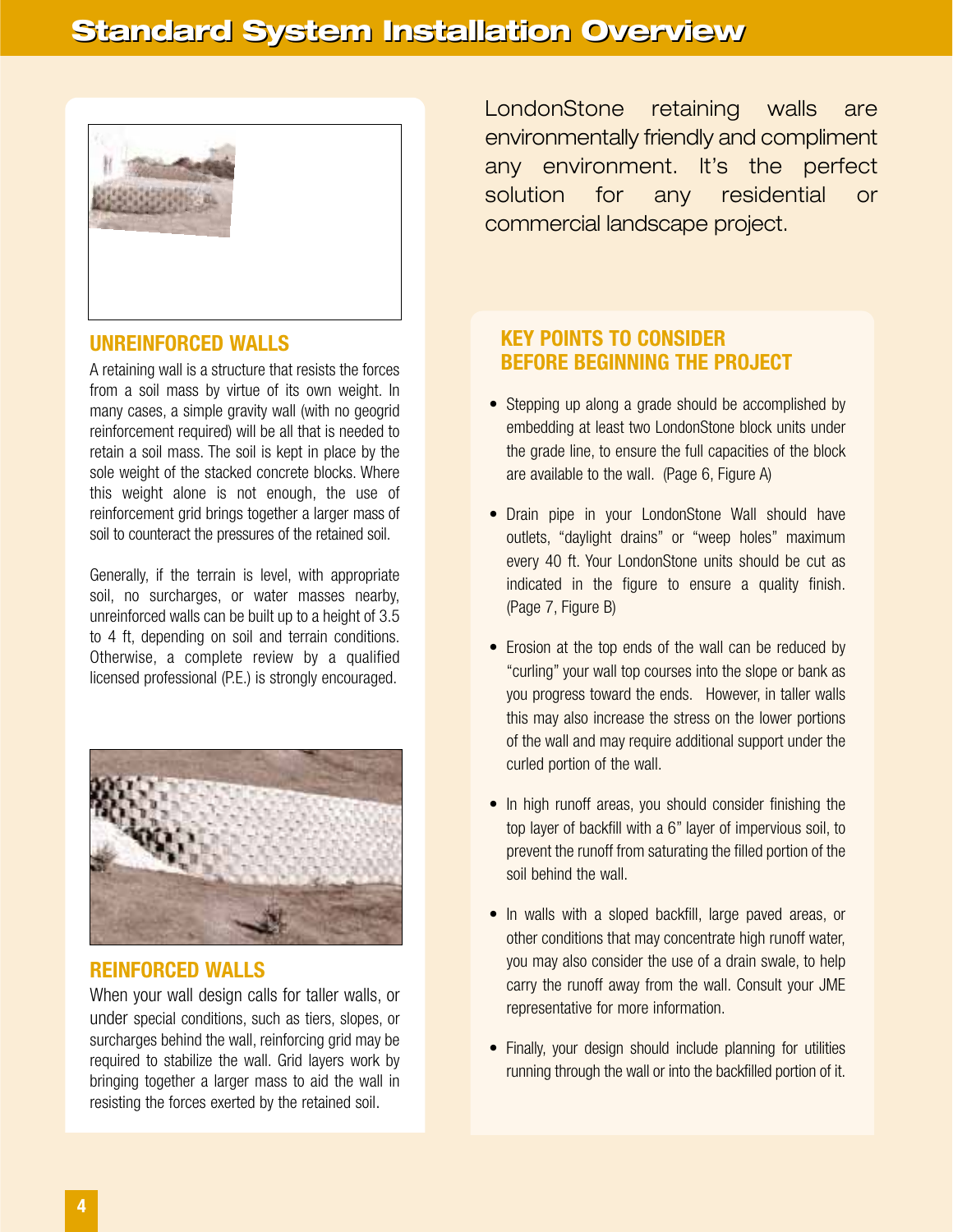#### **CONSTRUCTION PLANNING**

One important aspect of your planning is accounting for the setback each successive course will have based upon the batter of your LondonStone wall. The batter makes your wall lean back at an angle of 6.11° from the vertical, or ≤" for every 7" of vertical wall unit. If this setback is not considered, your desired layout may be impossible to realize once the minimum radius of curvature of the LondonStone block has been reached.

This is especially important for tall walls with tight curves, but it should be considered for every wall you design. The following table should help you calculate the setback for each additional LondonStone course you lay out in your project.

| LONDON<br><b>STONE</b> | <b>WALL</b><br><b>HEIGHT</b> | <b>WALL</b><br><b>SETBACK</b> |
|------------------------|------------------------------|-------------------------------|
| <b>COURSES</b>         | ft-in                        | in                            |
| 4                      | $2 - 4"$                     | 3.13                          |
| 5                      | $2' - 11"$                   | 4.52                          |
| 6                      | $3'-6''$                     | 5.65                          |
| 7                      | $4 - 1$ "                    | 6.78                          |
| 8                      | $4 - 8$ "                    | 7.91                          |
| 9                      | $5' - 3''$                   | 9.04                          |
| 10                     | $5' - 10"$                   | 10.17                         |
| 11                     | $6' - 5"$                    | 11.30                         |
| 12                     | $7'-0''$                     | 12.43                         |
| 13                     | $7'$ -7"                     | 13.56                         |
| 14                     | $8 - 2"$                     | 14.69                         |
| 15                     | $8' - 9''$                   | 15.82                         |
| 16                     | $9' - 4''$                   | 16.95                         |
| 17                     | $9' - 11"$                   | 18.08                         |
| 18                     | $10'-6''$                    | 19.21                         |
| 19                     | $11'-1$ "                    | 20.34                         |
| 20                     | $11'-8''$                    | 21.47                         |

| Situation               | Embedment |
|-------------------------|-----------|
| Level slope toe         | H'/20     |
| Level slope (abutments) | H'/10     |
| 3H: 1V slope toe        | H'/10     |
| 2H: 1V slope toe        | H'/7      |

 $* H' =$  exposed wall height

#### **EXCAVATION/BASE PREPARATION**

- **1.** Foundation soil shall be examined to ensure that it is adequate for supporting the proposed retaining wall structure.
- **2.** Foundation soil shall be excavated as required for base course leveling dimension as shown on the construction drawings.



- **3.** Base materials should be to the depth and widths shown in the construction drawings with a minimum width of 24" and depth of 6". Embedment of the units is recommended and should coincide with the engineer specifications.
- **4.** Granular inorganic material should be used for base material (i.e. class 5, recycled concrete…)
- **5.** Compact with a mechanical plate compactor to 95% standard proctor.
- **6.** Level compacted base material from side to side and front to back.



**7.** A drainage pipe should be installed on walls exceeding 4 feet. The drainage collection pipe should

daylight into a storm sewer manhole or to a sloped area lower than the pipes behind the walls. The main collection drainpipe just behind the block facing shall be a minimum of 3" in diameter.

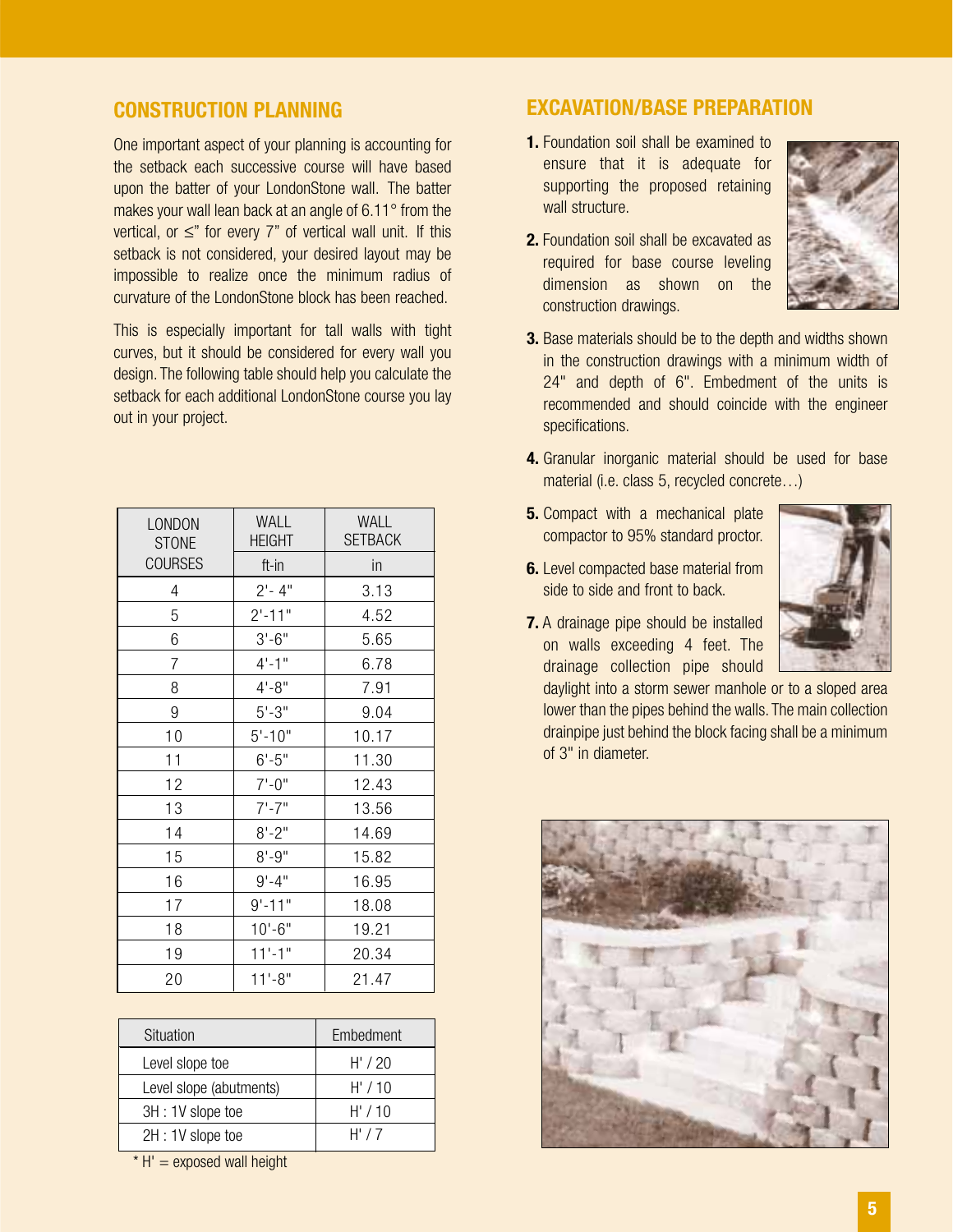### **SETTING THE FIRST COURSE**

- **1.** Begin at the lowest elevation of the wall.
- **2.** The first course of LondonStone units shall be placed on the leveling pad and checked for level and alignment.
- **3.** Installer should ensure that the units are in full contact with the base. Units are placed side by side for the full length of the wall.
- **4.** Using a rubber mallet and a small amount of coarse sand, modify where necessary to ensure a straight and level base course.
- **5.** Alignment may be done by means of a string line or offset from the base line.
- **6.** Please note: The completed wall

erection shall be within plus/minus 1.25" measured over a 10' distance in either a horizontal or vertical direction compared to the design line and grade control.





#### **BACKFILL**

- **1.** All drainage material in the drainfield and infill soils within 3 feet of the wall must be properly compacted using a plate compactor or manual plate tamper.
- **2.** Compact in maximum 7" lifts i.e. compaction should occur with each course of LondonStone units set.



- **3.** Place drainage aggregate behind and up to the height of the LondonStone wall.
- **4.** Drainage aggregate shall be placed to a minimum thickness of 12" measured from the back of the LondonStone unit.
- **5.** If required, install geotextile filter fabric between the compacted backfill material and compacted infill soil.
- **6.** If using geogrid reinforcement, be sure to avoid using compacting equipment directly on geogrid. Place the next 7" lift of soil on top of the grid before compacting.



| <b>Recommended Construction Tolerances</b> |                                     |            |  |  |  |  |  |  |  |  |
|--------------------------------------------|-------------------------------------|------------|--|--|--|--|--|--|--|--|
| Vertical                                   | $\pm$ 1.25" / 10 ft                 | 3" maximum |  |  |  |  |  |  |  |  |
| Horizontal                                 | Straight lines: $\pm$ 1.25" / 10 ft | 3" maximum |  |  |  |  |  |  |  |  |
| Rotation                                   | From design wall batter: 2°         |            |  |  |  |  |  |  |  |  |
| <b>Bulging</b>                             | $1.00" / 10$ ft                     |            |  |  |  |  |  |  |  |  |

#### Typical Stepping-Up Grid Lip Construction Detail

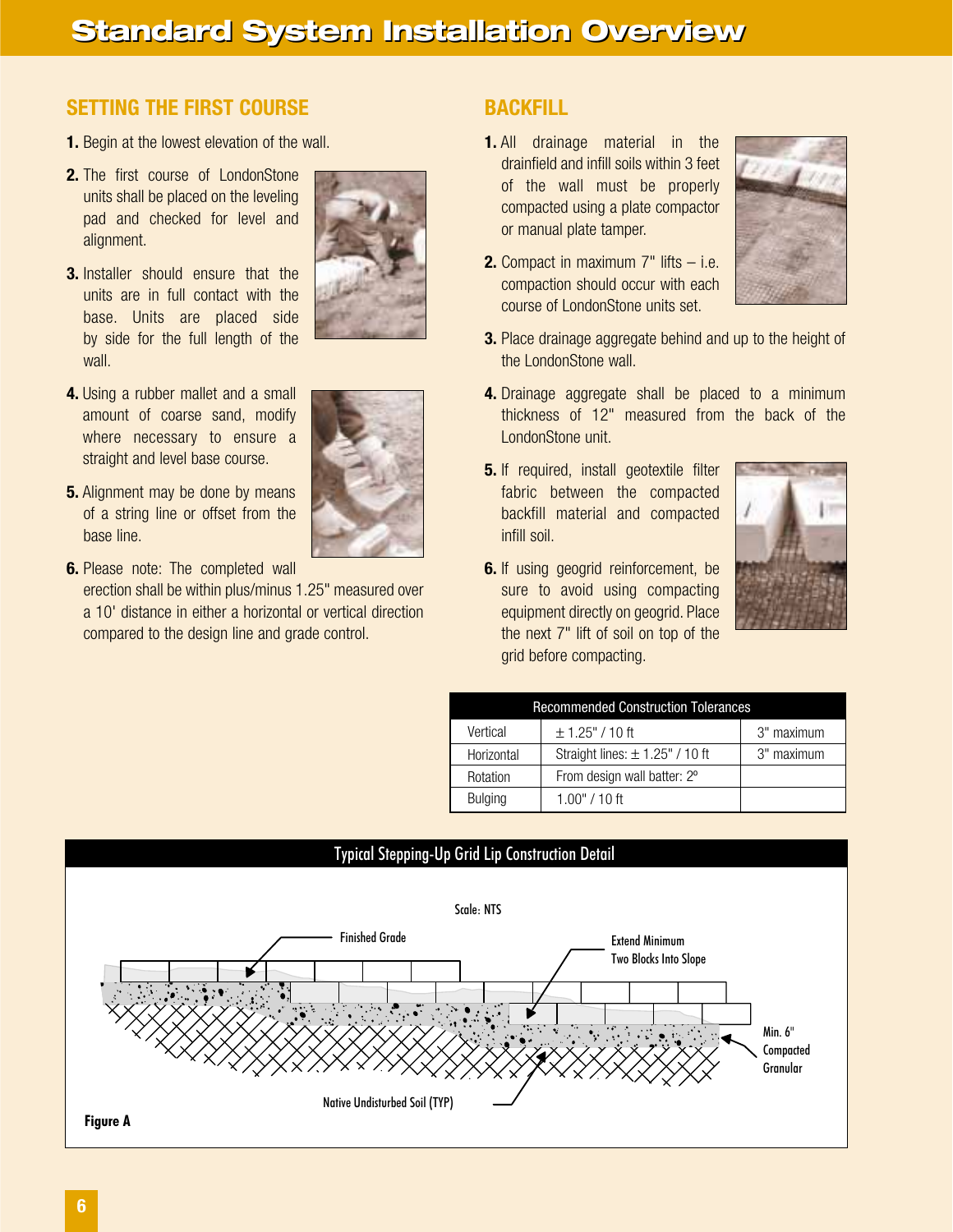#### **INSTALLING SUCCESSIVE COURSES OF SRW UNITS**

**1.** Ensure the drainage aggregate is level with, or slightly below the top of the SRW unit.



- **2.** Clean debris off of top of unit.
- **3.** Stack the next row of block so the seams are offset from the blocks below. (A running bond pattern on the face of the wall is preferred but not required.)
- **4.** Place and move LondonStone units to engage shear connector/lip and establish proper setback.
- **5.** Sight down the wall line to ensure wall straightness. Adjust units as needed to form straight lines and smooth curves.
- **6.** Place drainage aggregate and infill soil as stated previously.

#### **STEPS**

- **1.** Most municipal building departments have code requirements for steps used in site construction. Check with local building officials for requirements.
- **2.** Specify width of stairway. Various incremental dimensions are possible with unit modification. Each LondonStone step unit is 16" wide. Therefore, widths of 16", 32", 48", 64",… are possible without step-unit modification.
- **3.** Calculate height and depth of stairway. The LondonStone step offers flexibility because tread lengths between 8" and 16" are attainable. Ex.: 12 step units (risers)  $x 7" =$ 84" (total height of stairway). With tread lengths of 16", total distance steps will travel  $= 196$ ". With tread lengths of 12", total distance steps will travel  $= 152$ ".
- **4.** If steps are being built adjoining a LondonStone wall, use the same grade lines as used for the wall. If not, embed the step unit far enough to allow the next course of steps to align with the base course of wall.



**5.** Use the same base and backfill material as recommended for LondonStone units. (Base material

= granular inorganic material compacted to 95% standard proctor) (Backfill material should be drainage material 3/4 rock)

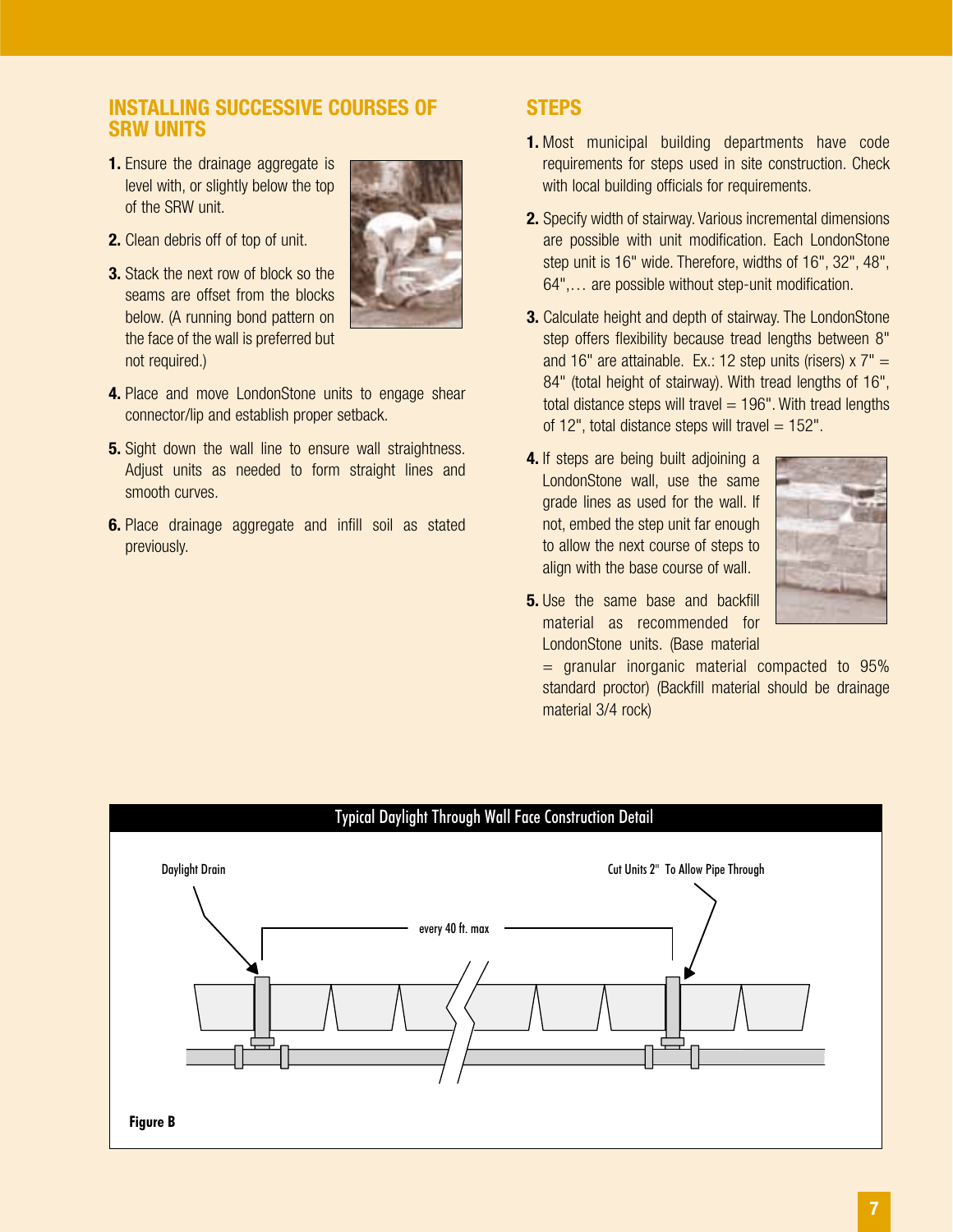#### **USING THE GEOGRID SYSTEM**

- **1.** Install units up to the designated height of the first grid layer, making sure to backfill and compact behind the wall to a depth equal to the designed grid length.
- **2.** Cut grid to design length as shown on the plans and install with design strength direction perpendicular to the wall face. Seams or overlaps of grid parallel to the wall face are not permitted.
- **3.** Place next course of block on top of grid in a manner that forces LondonStone GridLip into grid squares.
- **4.** Place a 8" layer of backfill soil on top of the grid and compact to a minimum 95% standard proctor density.
- **5.** Only hand-operated equipment should be allowed within 3 feet of the wall. Track construction equipment shall not be operated on less than 6" of compacted infill material.



#### **GEOGRID GRID LAYOUT IN CURVES AND CORNERS**

Curves and corners in designs need additional considerations for the correct layout of the reinforcing grid. Interior corners will invariably force you to leave gaps between grid sheets, due to the curvature. To close these gaps, you should install additional reinforcement on places where gaps occur and on the next course above prior to backfilling [See Figure A].

In addition, square corners require that the 90° gap be filled with an extension of the reinforcing sheet equal to 25% of the total wall height, on alternate sides of the gap as you go up. [See Figure B]

In contrast, exterior corners will always cause reinforcing grids to overlap, which in turn dramatically reduces the load carrying capacity of the grid. To correct this, a minimum of 3" fill must be placed between sheets at those overlap areas prior to backfilling that lift, as shown in Figure C & D.

Inside Curve Grid Layout (TYP)

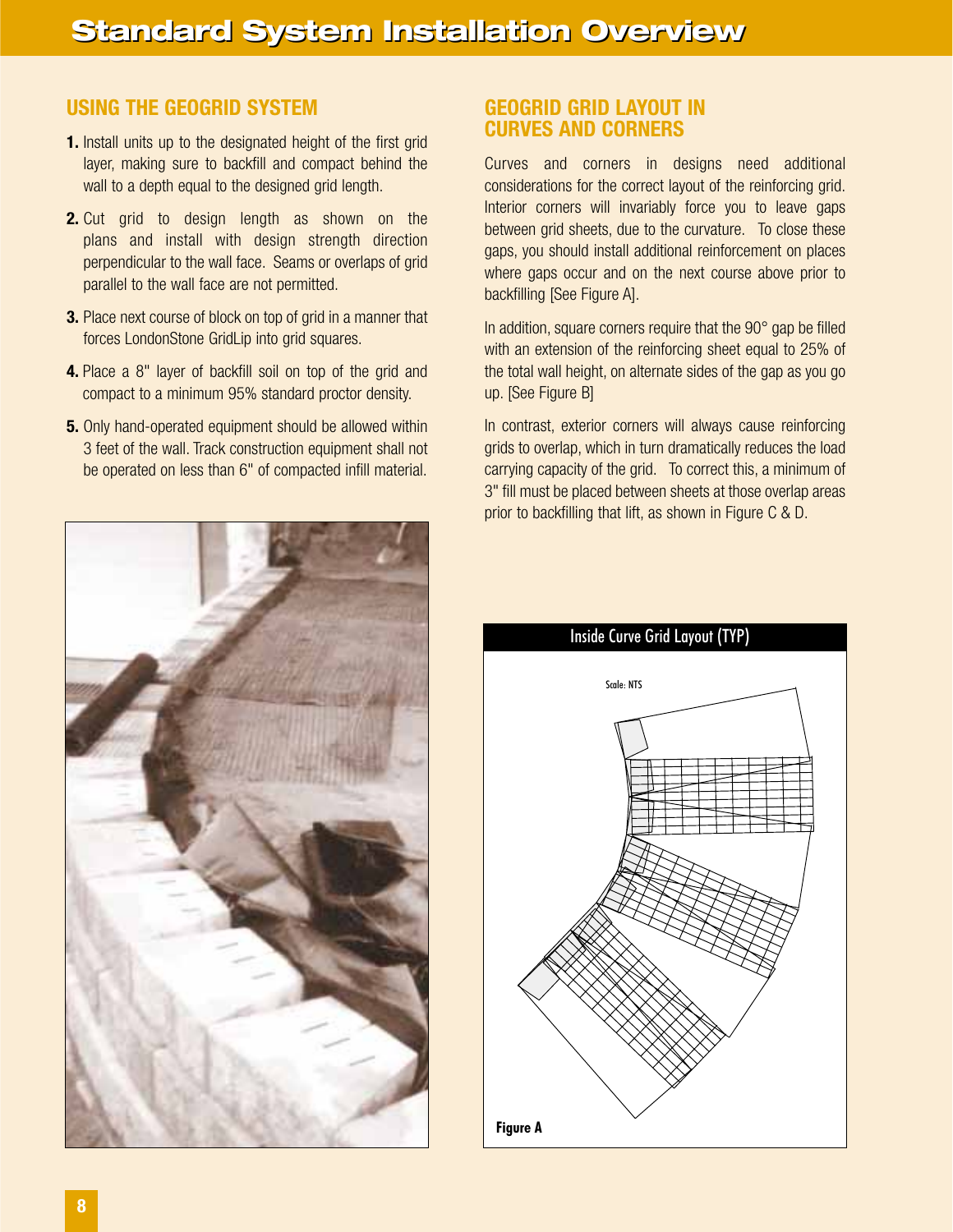





- LondonStone Beveled Cap or 7" Round Cap (optional). **2.** Make sure that the surfaces of the cap unit and unit the cap is being placed on are dry
- and free of debris. **3.** Apply construction adhesive on cap unit and place on top course of wall.
- **4.** The cap may be placed flush with the face of the wall, set back slightly or overhanging as much as one inch depending on aesthetics and design.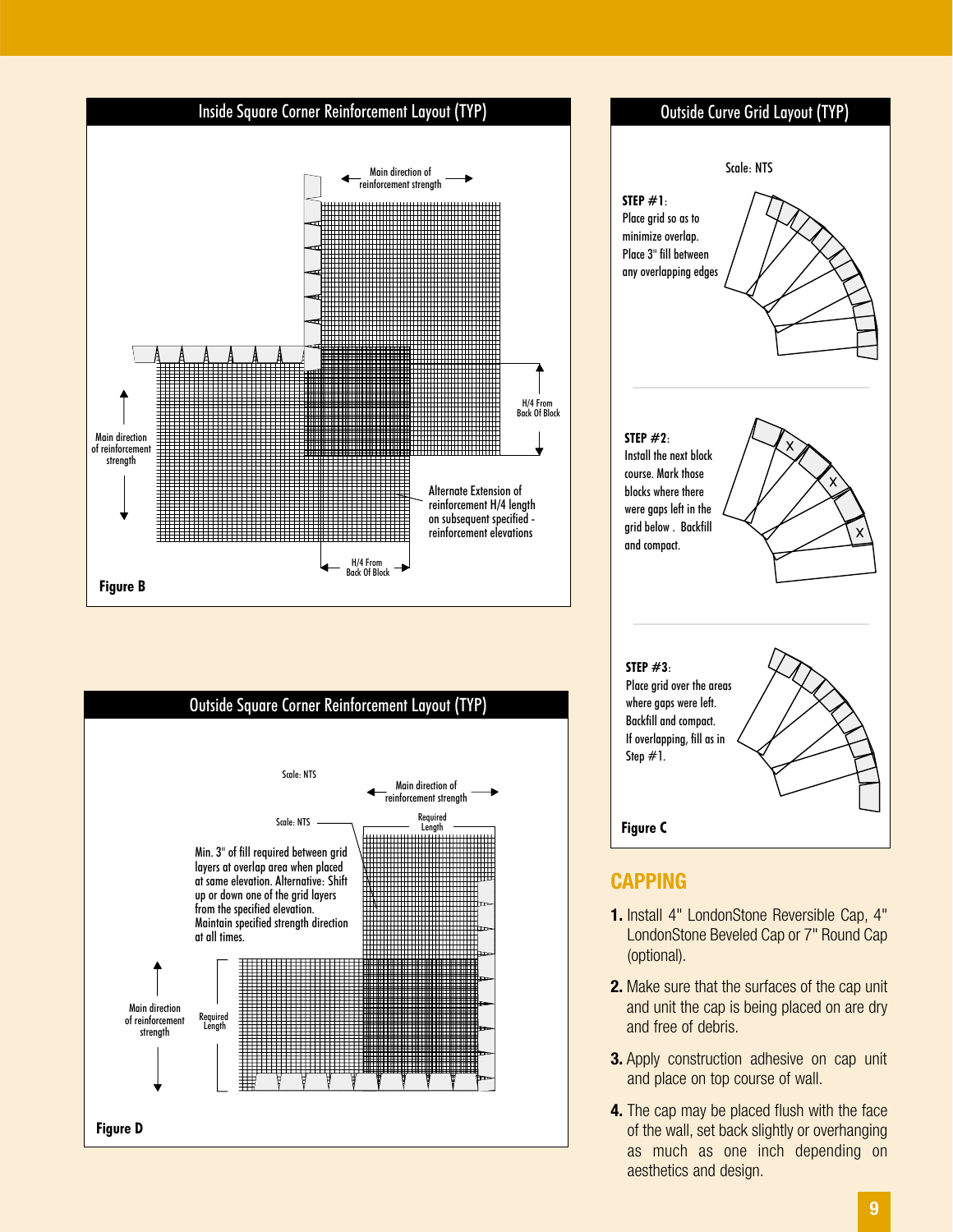#### **THE STANDARD RETAINING WALL**

The basic retaining wall design consists of a straight wall segment with no slope or surcharge load behind it.

The tables on this page and the following pages for other loading conditions feature approximate quantities of reinforcing grid. Use these tables for estimating purposes only.

Quantities, positioning and lengths may vary. Curves, angles and other features may also have an impact on the final amounts of grid and LondonStone Grid Lip block needed. Contact your LondonStone representative for actual grid layout and sizing at the early stage of your planning.

These tables were prepared for the reinforcing grid type and specifications of the wall heights indicated. Other designs may be possible.



For taller walls, or walls under loading conditions or terrain different than those illustrated in this manual, a qualified design professional should be consulted.

All final designs should be reviewed and approved by a qualified licensed engineer (P.E.) prior to construction.

|                                               | <b>TOTAL</b>      | <b>EXPOSED</b>    | <b>EMBEDMENT</b>  | <b>NUMBER</b>  | <b>GEOGRID</b>         | <b>GEOGRID</b>    |                                                |            |            |            |            |                                                |                                         | <b>NUMBER</b>           |  |  |
|-----------------------------------------------|-------------------|-------------------|-------------------|----------------|------------------------|-------------------|------------------------------------------------|------------|------------|------------|------------|------------------------------------------------|-----------------------------------------|-------------------------|--|--|
|                                               | WALL              | WALL              | D                 | OF             | <b>TYPE</b>            | LENGTH            |                                                |            |            |            |            |                                                |                                         | OF                      |  |  |
|                                               | <b>HEIGHT</b>     | <b>HEIGHT</b>     |                   | <b>COURSES</b> |                        | L                 |                                                |            |            |            |            |                                                |                                         | <b>GEOGRID</b>          |  |  |
|                                               | н                 | H1                |                   |                |                        |                   |                                                |            |            |            |            |                                                |                                         | LAYERS                  |  |  |
| Sand / Gravel<br>$=34^{\circ}$                | (f <sup>t</sup> ) | (f <sup>t</sup> ) | (f <sup>t</sup> ) | ---            | $\qquad \qquad \cdots$ | (f <sup>t</sup> ) |                                                |            |            |            |            |                                                | GRID ELEVATION FROM FIRST COURSE BOTTOM | ---                     |  |  |
|                                               | $4' - 8''$        | $4 - 2"$          | $0' - 6"$         | 8              | 5XT                    | $3' - 6"$         | $2^{\prime} - 4^{\prime\prime}$                |            |            |            |            |                                                |                                         | $\mathbf{1}$            |  |  |
| $\ddot{\bullet}$                              | $5' - 10"$        | $5' - 4"$         | $0' - 6"$         | 10             | 5XT                    | $4' - 0''$        | $1' - 2"$                                      | $3' - 6"$  |            |            |            |                                                |                                         | $\overline{2}$          |  |  |
| တဲ့<br>စ                                      | $7' - 0''$        | $6' - 6''$        | $0' - 6"$         | 12             | 5XT                    | $5' - 0''$        | $1' - 9''$                                     | $3' - 6''$ | $5' - 3"$  |            |            |                                                |                                         | 3                       |  |  |
|                                               | $8' - 9''$        | $7' - 9''$        | $1' - 0''$        | 15             | 5XT                    | $6' - 0''$        | $1' - 9''$                                     | $3' - 6''$ | $5' - 3"$  | $7' - 0''$ |            |                                                |                                         | $\overline{\mathbf{4}}$ |  |  |
|                                               | $10' - 6"$        | $9' - 6''$        | $1' - 0''$        | 18             | 5XT                    | $7' - 0''$        | $1' - 9''$                                     | $3' - 6''$ | $5' - 3"$  | $7' - 0''$ | $8' - 9''$ |                                                |                                         | 5                       |  |  |
|                                               | $11' - 8"$        | $10' - 8"$        | $1' - 0''$        | 20             | 5XT                    | $7' - 6''$        | $1' - 2"$                                      | $2' - 11"$ | $4 - 8"$   | $6' - 5"$  | $8' - 2"$  | $9' - 11"$                                     |                                         | 6                       |  |  |
|                                               |                   |                   |                   |                |                        |                   |                                                |            |            |            |            |                                                |                                         |                         |  |  |
|                                               | <b>TOTAL</b>      | <b>EXPOSED</b>    | <b>EMBEDMENT</b>  | <b>NUMBER</b>  | <b>GEOGRID</b>         | <b>GEOGRID</b>    |                                                |            |            |            |            |                                                |                                         | <b>NUMBER</b><br>OF     |  |  |
|                                               | WALL              | WALL              | D                 | OF             | <b>TYPE</b>            | LENGTH            |                                                |            |            |            |            |                                                |                                         |                         |  |  |
|                                               | <b>HEIGHT</b>     | <b>HEIGHT</b>     |                   | <b>COURSES</b> |                        | L                 | <b>GEOGRID</b><br>LAYERS                       |            |            |            |            |                                                |                                         |                         |  |  |
|                                               | H                 | H1                |                   |                |                        |                   | <b>GRID ELEVATION FROM FIRST COURSE BOTTOM</b> |            |            |            |            |                                                |                                         |                         |  |  |
| $\phi = 30^\circ$<br>Silty Sand<br>$30^\circ$ | (f <sub>t</sub> ) | (f <sup>t</sup> ) | (f <sup>t</sup> ) | ---            | ---                    | (f <sub>t</sub> ) |                                                |            |            |            |            |                                                |                                         |                         |  |  |
|                                               | $4' - 8"$         | $4' - 2"$         | $0' - 6"$         | 8              | 5XT                    | $4' - 6"$         | $2' - 4"$                                      |            |            |            |            |                                                |                                         | 1                       |  |  |
|                                               | $5' - 10"$        | $5' - 4"$         | $0' - 6"$         | 10             | 5XT                    | $4' - 6''$        | $0' - 7"$                                      | $2' - 4"$  | $4' - 1''$ |            |            |                                                |                                         | 3                       |  |  |
| e.g.                                          | $7' - 0''$        | $7' - 1''$        | $0' - 6''$        | 13             | 5XT                    | $5' - 6"$         | $1' - 9''$                                     | $3' - 6''$ | $5' - 3''$ |            |            |                                                |                                         | 3                       |  |  |
|                                               | $8' - 9''$        | $7' - 9''$        | $1' - 0''$        | 15             | 5XT                    | $6' - 6''$        | $1' - 9''$                                     | $3' - 6''$ | $5' - 3"$  | $7' - 0''$ |            |                                                |                                         | 4                       |  |  |
|                                               | $10' - 6"$        | $9' - 6''$        | $1' - 0''$        | 18             | 5XT                    | $7' - 6''$        | $1' - 9''$                                     | $3' - 6''$ | $5' - 3"$  | $7' - 0''$ | $8' - 9''$ |                                                |                                         | 5                       |  |  |
|                                               | $11' - 8"$        | $10' - 8"$        | $1' - 0''$        | 20             | 5XT                    | $8' - 6''$        | $1'-2"$                                        | $2' - 11"$ | $4' - 8''$ | $6' - 5"$  | $8' - 2"$  | $9' - 11"$                                     |                                         | 6                       |  |  |
|                                               |                   |                   |                   |                |                        |                   |                                                |            |            |            |            |                                                |                                         |                         |  |  |
|                                               | <b>TOTAL</b>      | <b>EXPOSED</b>    | <b>EMBEDMENT</b>  | <b>NUMBER</b>  | <b>GEOGRID</b>         | <b>GEOGRID</b>    |                                                |            |            |            |            |                                                |                                         | <b>NUMBER</b>           |  |  |
|                                               | WALL              | WALL              | D                 | OF             | <b>TYPE</b>            | <b>LENGTH</b>     |                                                |            |            |            |            |                                                |                                         | OF                      |  |  |
|                                               | <b>HEIGHT</b>     | <b>HEIGHT</b>     |                   | <b>COURSES</b> |                        | L                 |                                                |            |            |            |            |                                                |                                         | <b>GEOGRID</b>          |  |  |
| Sandy Silt / Lean Clay                        | Н                 | H1                |                   |                |                        |                   |                                                |            |            |            |            |                                                |                                         | LAYERS                  |  |  |
| $28^\circ$                                    | (f <sup>t</sup> ) | (f <sup>t</sup> ) | (f <sup>t</sup> ) | $---$          | $---$                  | (f <sup>t</sup> ) |                                                |            |            |            |            | <b>GRID ELEVATION FROM FIRST COURSE BOTTOM</b> |                                         |                         |  |  |
| П.<br>$\spadesuit$                            | $4' - 8''$        | $4' - 2"$         | $0'$ -6"          | 8              | 5XT                    | $4' - 6''$        | $2' - 4"$                                      |            |            |            |            |                                                |                                         | 1                       |  |  |
|                                               | $5' - 10"$        | $5' - 4"$         | $0' - 6"$         | 10             | 5XT                    | $5' - 0''$        | $0' - 7"$                                      | $2' - 4"$  | $4' - 1''$ |            |            |                                                |                                         | 3                       |  |  |
|                                               | $7' - 0''$        | $6' - 6"$         | $0' - 6"$         | 12             | 5XT                    | $5' - 6"$         | $0' - 7"$                                      | $2' - 11"$ | $5' - 3"$  |            |            |                                                |                                         | 3                       |  |  |
| တ<br>$\ddot{\omega}$                          | $8' - 9''$        | $7' - 9''$        | $1'-0''$          | 15             | 5XT                    | $6' - 6''$        | $1' - 9''$                                     | $3' - 6''$ | $5' - 3"$  | $7' - 0''$ |            |                                                |                                         | $\overline{4}$          |  |  |
|                                               | $10' - 6"$        | $9' - 6''$        | $1' - 0''$        | 18             | 5XT                    | $8' - 0''$        | $1' - 9''$                                     | $3' - 6"$  | $5' - 3"$  | $7' - 0''$ | $8' - 9''$ |                                                |                                         | 5                       |  |  |
|                                               | $11' - 8"$        | $10' - 8"$        | $1' - 0''$        | 20             | 5XT                    | $8' - 6"$         | $1' - 2"$                                      | $2' - 11"$ | $4' - 8''$ | $6' - 5"$  | $8' - 2"$  | $9' - 11"$                                     |                                         | 6                       |  |  |

#### **LONDONSTONE GRID LIP BLOCK: NO SLOPE NO SURCHARGE**

**Methodology:** NCMA Design Manual for SRW, 2nd edition. Grid reinforcement LTDS = 1250 lbs/ft. γ = 120 pcf, Sliding SF = 1.5 Overturning SF = 2.0, Global stability checks not included, Soils compacted to min. 95% proctor, No additional surcharges on wall. No water loading. Level wall toe only.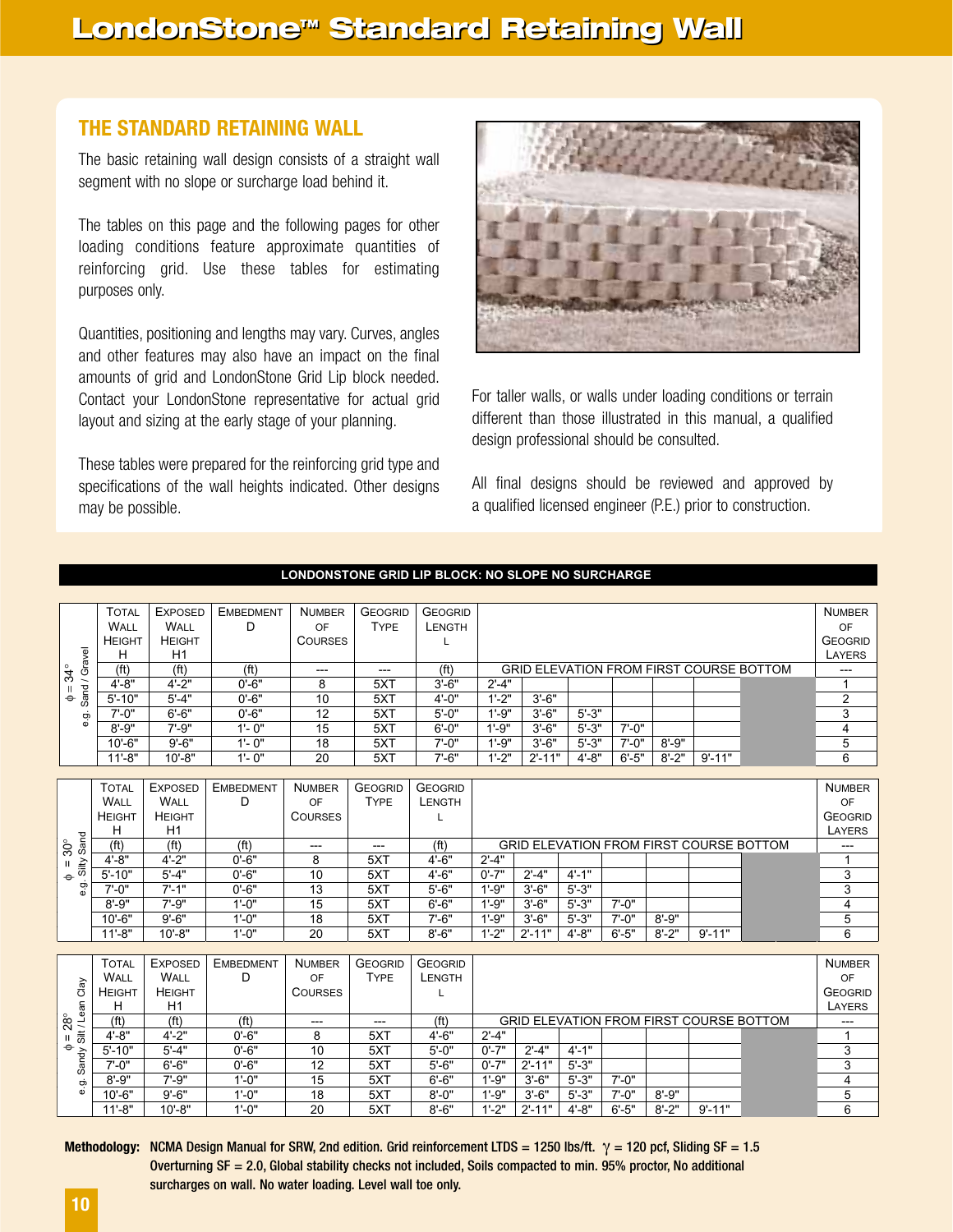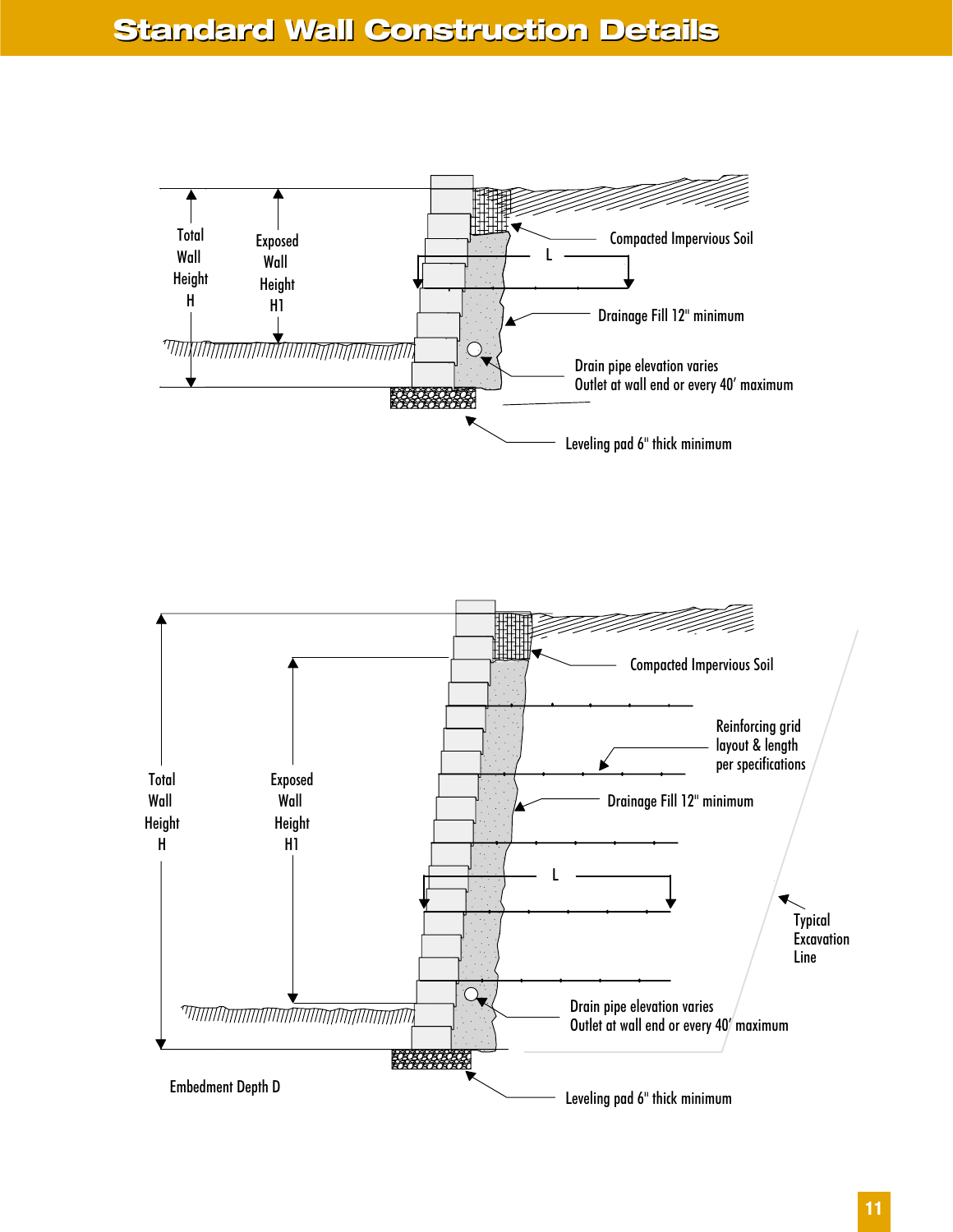#### **RETAINING WALL ON A SLOPE**

The grid quantities in these tables should cover walls with back slopes up to and including 2.5:1. For more complex, steeper slopes contact your LondonStone representative.

When high runoff is anticipated, your design may call for a top drain swale or other means of diverting water before it enters the wall mass.

A licensed engineer should review your wall design if the toe is sloped or it has a body of water near it, such as detention ponds, etc.



#### **LONDONSTONE GRID LIP BLOCK: 1:2\_ SLOPE**

|                                                  | <b>TOTAL</b>      | <b>EXPOSED</b>                                  | <b>EMBEDMENT</b>  | <b>NUMBER</b>  | <b>GEOGRID</b> | <b>GEOGRID</b>    |                                                |                                                |            |        |            |            |            |                                                | <b>NUMBER</b>  |
|--------------------------------------------------|-------------------|-------------------------------------------------|-------------------|----------------|----------------|-------------------|------------------------------------------------|------------------------------------------------|------------|--------|------------|------------|------------|------------------------------------------------|----------------|
|                                                  | WALL              | WALL                                            | D                 | OF             | <b>TYPE</b>    | <b>LENGTH</b>     |                                                |                                                |            |        |            |            |            |                                                | OF             |
|                                                  | <b>HEIGHT</b>     | <b>HEIGHT</b>                                   |                   | <b>COURSES</b> |                |                   |                                                |                                                |            |        |            |            |            |                                                | <b>GEOGRID</b> |
|                                                  | н                 | H1                                              |                   |                |                |                   |                                                |                                                |            | LAYERS |            |            |            |                                                |                |
| $\phi = 34^{\circ}$<br>Sand/Gravel<br>$34^\circ$ | (f <sup>t</sup> ) | (f <sup>t</sup> )                               | (f <sup>t</sup> ) | ---            | $---$          | (f <sup>t</sup> ) |                                                | <b>GRID ELEVATION FROM FIRST COURSE BOTTOM</b> | $---$      |        |            |            |            |                                                |                |
|                                                  | $4' - 8''$        | $4' - 2"$                                       | $0' - 6"$         | 8              | 5XT            | $4' - 0''$        |                                                | $1' - 2"$                                      | $2' - 11"$ |        |            |            |            |                                                | $\overline{2}$ |
|                                                  | $5' - 10"$        | $5' - 4"$                                       | $0' - 6"$         | 10             | 5XT            | $4' - 6"$         |                                                | $0' - 7"$                                      | $1' - 9''$ |        | $3' - 6''$ |            |            |                                                | 3              |
| e.g.                                             | $7' - 0''$        | $6' - 6"$                                       | $0' - 6"$         | 12             | 5XT            | $6' - 0''$        |                                                | $1' - 9''$                                     | $3' - 6''$ |        | $5' - 3"$  |            |            |                                                | 3              |
|                                                  | $8' - 9''$        | $7' - 9''$                                      | $1' - 0''$        | 15             | 5XT            | $7' - 0''$        |                                                | $1' - 9''$                                     | $3' - 6''$ |        | $5' - 3"$  | $7' - 0''$ |            |                                                | 4              |
|                                                  | $10' - 6"$        | $9' - 6''$                                      | $1' - 0''$        | 18             | 5XT            | $8' - 6"$         |                                                | $0' - 7"$                                      | $1' - 9''$ |        | $3' - 6"$  | $5' - 3"$  | $7' - 0''$ | $8' - 9''$                                     | 6              |
|                                                  | $11' - 8"$        | $10' - 8"$                                      | $1' - 0''$        | 20             | 5XT            | $9' - 0''$        |                                                | $1' - 2"$                                      | $1' - 9''$ |        | $4' - 8''$ | $6' - 5"$  | $8' - 2"$  | $9' - 11"$                                     | 6              |
|                                                  |                   |                                                 |                   |                |                |                   |                                                |                                                |            |        |            |            |            |                                                |                |
|                                                  | <b>TOTAL</b>      | <b>EXPOSED</b>                                  | <b>EMBEDMENT</b>  | <b>NUMBER</b>  | <b>GEOGRID</b> | <b>GEOGRID</b>    |                                                |                                                |            |        |            |            |            |                                                | <b>NUMBER</b>  |
|                                                  | WALL              | WALL<br>D<br><b>TYPE</b><br>OF<br><b>LENGTH</b> |                   |                |                |                   |                                                |                                                |            | OF     |            |            |            |                                                |                |
|                                                  | <b>HEIGHT</b>     | <b>HEIGHT</b>                                   |                   | <b>COURSES</b> |                | L                 |                                                |                                                |            |        |            |            |            | <b>GEOGRID</b>                                 |                |
|                                                  | H                 | H1                                              |                   |                |                |                   |                                                |                                                |            |        |            |            |            |                                                | LAYERS         |
| $30^\circ$                                       | (f <sup>t</sup> ) | (f <sup>t</sup> )                               | (f <sup>t</sup> ) | ---            | ---            | (f <sup>t</sup> ) | <b>GRID ELEVATION FROM FIRST COURSE BOTTOM</b> |                                                |            |        |            | ---        |            |                                                |                |
| $= 30^{\circ}$<br>Silty Sand                     | $4' - 8"$         | $4' - 2"$                                       | $0'$ -6"          | 8              | 5XT            | $4' - 6''$        | $1' - 2"$                                      | $2' - 11"$                                     |            |        |            |            |            |                                                | $\overline{2}$ |
|                                                  | $5' - 10"$        | $5' - 4"$                                       | $0'$ -6"          | 10             | 5XT            | $5' - 6"$         | $0' - 7"$                                      | $2' - 4"$                                      | $4' - 1''$ |        |            |            |            |                                                | 3              |
| $rac{\theta}{\phi}$                              | $7' - 0''$        | $7' - 1''$                                      | $0'$ -6"          | 13             | 5XT            | $7' - 0''$        | $0' - 7"$                                      | $1' - 9''$                                     | $3' - 6''$ |        | $5' - 3"$  |            |            |                                                | $\overline{4}$ |
|                                                  | $8' - 9''$        | $7' - 9''$                                      | $1' - 0''$        | 15             | 5XT            | $8' - 0''$        | $0' - 7"$                                      | $1' - 9''$                                     | $3' - 6"$  |        | $5' - 3"$  | $7' - 0''$ |            |                                                | 5              |
|                                                  | $10' - 6"$        | $9' - 6''$                                      | $1' - 0''$        | 18             | 5XT            | $9' - 6''$        | $0' - 7"$                                      | $1' - 9''$                                     | $3' - 6''$ |        | $5' - 3"$  | $7' - 0''$ | $8' - 9''$ |                                                | 6              |
|                                                  | $11' - 8"$        | $10' - 8"$                                      | $1' - 0''$        | 20             | 5XT            | $9' - 0''$        | $1' - 2"$                                      | $1' - 9''$                                     | $2' - 11"$ |        | $4' - 8''$ | $6' - 5"$  | $8' - 2"$  | $9' - 11"$                                     | $\overline{7}$ |
|                                                  |                   |                                                 |                   |                |                |                   |                                                |                                                |            |        |            |            |            |                                                |                |
|                                                  | <b>TOTAL</b>      | <b>EXPOSED</b>                                  | <b>EMBEDMENT</b>  | <b>NUMBER</b>  | <b>GEOGRID</b> | <b>GEOGRID</b>    |                                                |                                                |            |        |            |            |            |                                                | <b>NUMBER</b>  |
|                                                  | WALL              | <b>WALL</b>                                     | D                 | OF             | <b>TYPE</b>    | <b>LENGTH</b>     |                                                |                                                |            |        |            |            |            |                                                | OF             |
| Clay                                             | <b>HEIGHT</b>     | <b>HEIGHT</b>                                   |                   | <b>COURSES</b> |                |                   |                                                |                                                |            |        |            |            |            |                                                | <b>GEOGRID</b> |
|                                                  | н                 | H1                                              |                   |                |                |                   |                                                |                                                |            |        |            |            |            |                                                | LAYERS         |
| Silt / Lean<br>$28^\circ$                        | (f <sup>t</sup> ) | (f <sup>t</sup> )                               | (f <sup>t</sup> ) | ---            | ---            | (f <sup>t</sup> ) |                                                |                                                |            |        |            |            |            | <b>GRID ELEVATION FROM FIRST COURSE BOTTOM</b> | ---            |
|                                                  | $4' - 8"$         | $4' - 2"$                                       | $0' - 6"$         | 8              | 5XT            | $5' - 0''$        | $1'-2"$                                        | $2' - 11"$                                     |            |        |            |            |            |                                                | $\overline{2}$ |
|                                                  | $5' - 10"$        | $5' - 4"$                                       | $0' - 6"$         | 10             | 5XT            | $6' - 0''$        | $0' - 7"$                                      | $2' - 4"$                                      | $4' - 1''$ |        |            |            |            |                                                | 3              |
| $rac{\phi}{\phi}$                                | $7' - 0''$        | $6' - 6''$                                      | $0' - 6"$         | 12             | 5XT            | $8' - 0''$        | $0' - 7"$                                      | $2' - 4"$                                      | $4' - 1''$ |        | $5' - 10"$ |            |            |                                                | $\overline{4}$ |
|                                                  | $8' - 9''$        | $7' - 9''$                                      | $1' - 0''$        | 15             | 5XT            | $9' - 6''$        | $1' - 2"$                                      | $2' - 4"$                                      | $3' - 6''$ |        | $5' - 3"$  | $7' - 0''$ |            |                                                | 5              |
| e.g.                                             | $10' - 6"$        | $9' - 6"$                                       | 1'.0"             | 18             | 5XT            | $9' - 9''$        | $0' - 7"$                                      | 1'.9"                                          | $3' - 6"$  |        | $5' - 3"$  | $7' - 0''$ |            |                                                | 5              |

10'-6" | 9'-6" | 1'-0" | 18 | 5XT | 9'-9" |0'-7" | 1'-9" | 3'-6" | 5'-3" | 7'-0" | | 5

11'-8" | 10'-8" | 1'-0" | 20 | 5XT | 13'-0" | 0'-7" | 1'-9" | 3'-6" | 5'-3" | 7'-0" | 8'-9" | | 6

**Methodology:** NCMA Design Manual for SRW, 2nd edition. Grid reinforcement LTDS = 1250 lbs/ft. γ = 120 pcf, Sliding SF = 1.5 Overturning SF = 2.0, Global stability checks not included, Soils compacted to min. 95% proctor, No additional surcharges on wall. No water loading. Level wall toe only.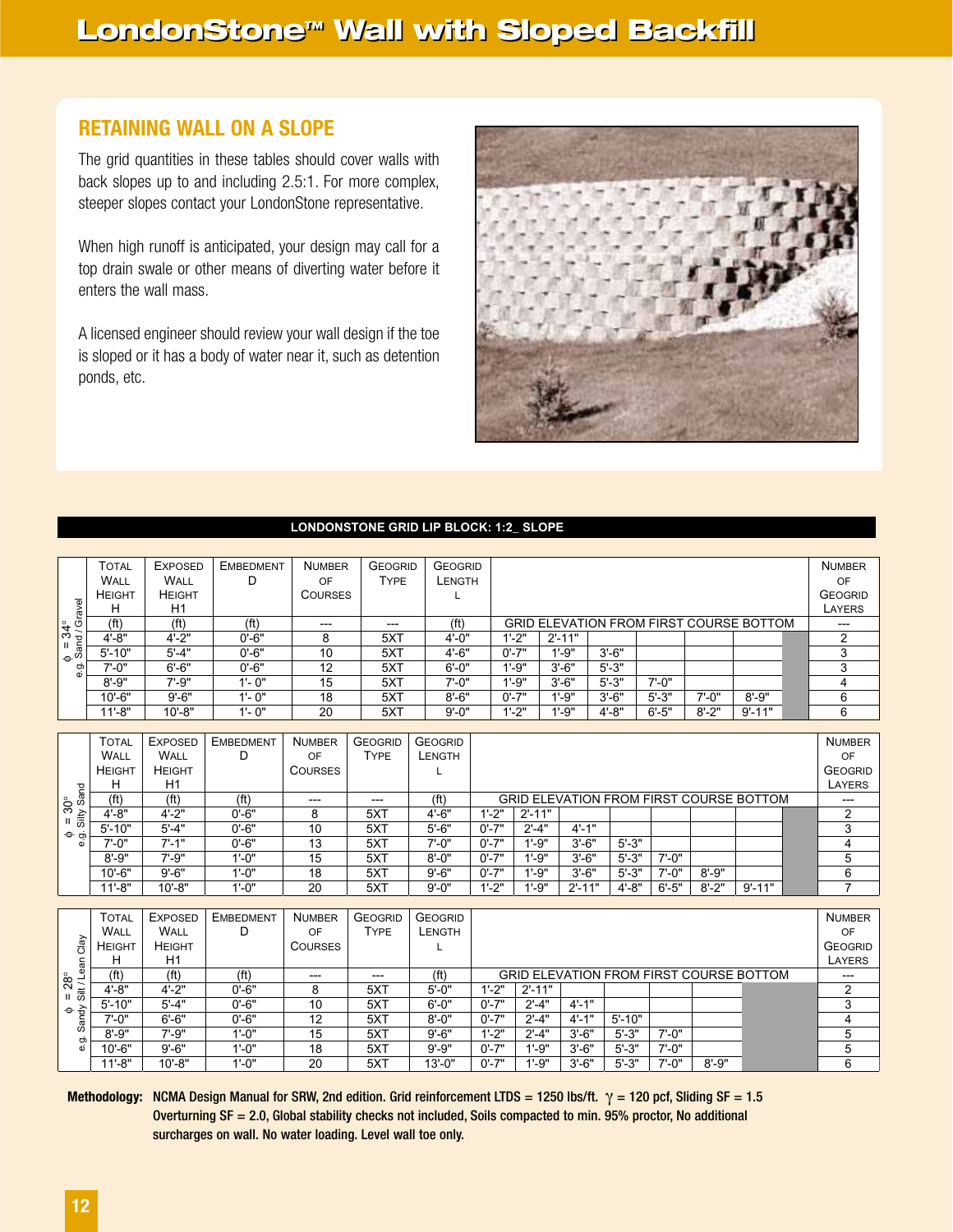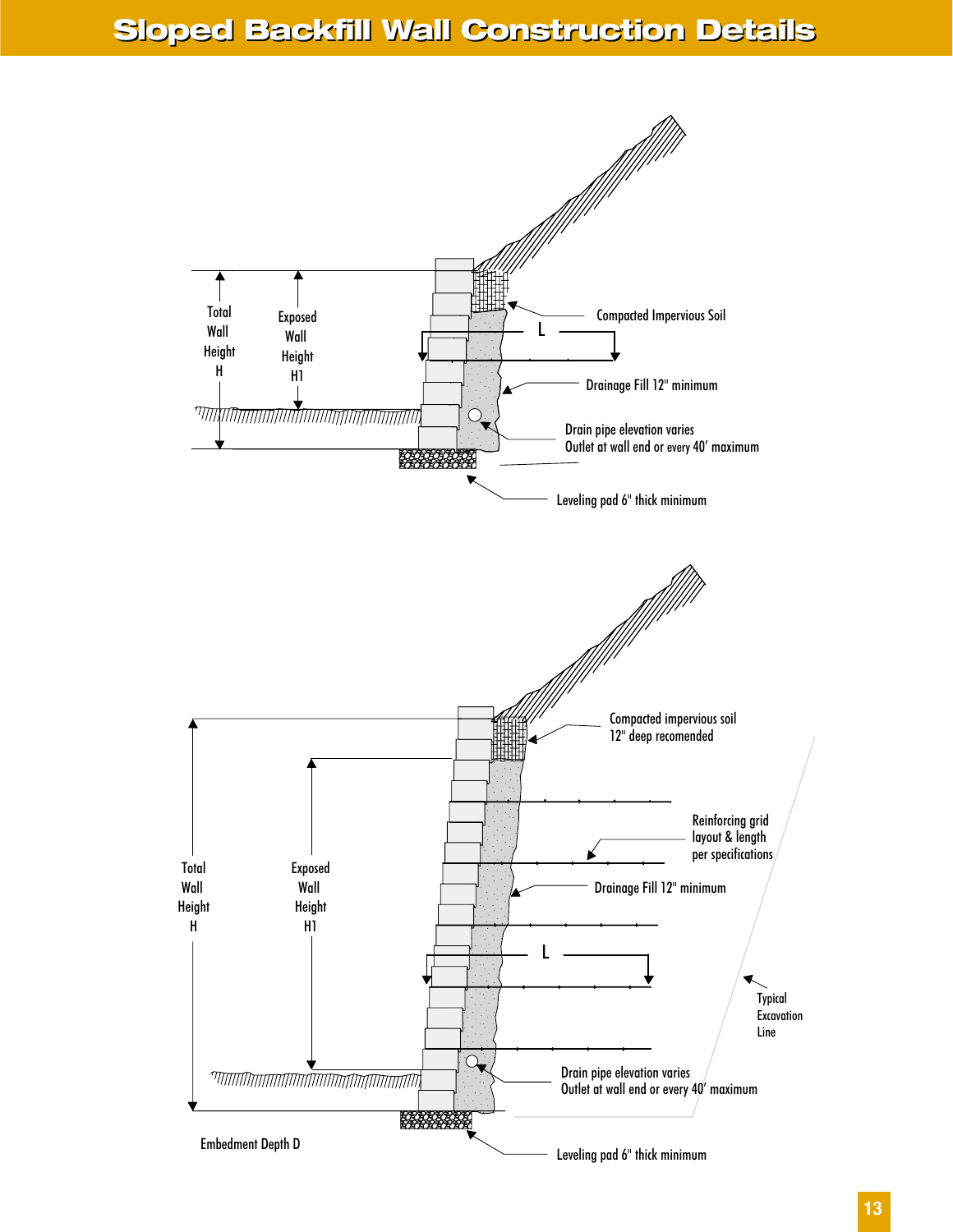#### **RETAINING WALL WITH A LOAD**

Surcharge loads on a retaining wall may be caused by a variety of sources, e.g., parking lots, bulk storage, buildings, and other retaining walls.

In general, if the source of surcharge is at least a distance twice the total height of the surcharged wall, its influence is minimal and may be safely ignored in your design.



#### **LONDONSTONE GRID LIP BLOCK: NO SLOPE WITH 250 PSF SURCHARGE**

|                                                    | <b>TOTAL</b><br>WALL<br><b>HEIGHT</b> | <b>EXPOSED</b><br>WALL<br><b>HEIGHT</b>                | <b>EMBEDMENT</b><br>D | <b>NUMBER</b><br>OF<br><b>COURSES</b> | <b>GEOGRID</b><br><b>TYPE</b> | <b>GEOGRID</b><br>LENGTH<br>L |                                                |            |            |                                                |            |            |            |            | <b>NUMBER</b><br>OF<br><b>GEOGRID</b> |  |
|----------------------------------------------------|---------------------------------------|--------------------------------------------------------|-----------------------|---------------------------------------|-------------------------------|-------------------------------|------------------------------------------------|------------|------------|------------------------------------------------|------------|------------|------------|------------|---------------------------------------|--|
| $\phi = 34^{\circ}$<br>Sand / Gravel               | н                                     | H1                                                     |                       |                                       |                               |                               |                                                |            |            |                                                |            |            |            |            | LAYERS                                |  |
| $34^{\circ}$                                       | (f <sup>t</sup> )                     | (f <sup>t</sup> )                                      | (f <sup>t</sup> )     | ---                                   | $---$                         | (f <sup>t</sup> )             |                                                |            |            | <b>GRID ELEVATION FROM FIRST COURSE BOTTOM</b> |            |            |            |            | ---                                   |  |
|                                                    | $4' - 8''$                            | $4' - 2"$                                              | $0' - 6"$             | 8                                     | 5XT                           | $5' - 0''$                    | $1' - 9''$                                     | $3' - 6''$ |            |                                                |            |            |            |            | 2                                     |  |
|                                                    | $5' - 10"$                            | $5' - 4"$                                              | $0' - 6"$             | 10                                    | 5XT                           | $5' - 0''$                    | $1'-2"$                                        | $2' - 11"$ | $4' - 8''$ |                                                |            |            |            |            | 3                                     |  |
| e.g.                                               | $7' - 0''$                            | $6' - 6''$                                             | $0' - 6"$             | 12                                    | 5XT                           | $6' - 6''$                    | $1'-2"$                                        | $2' - 11"$ | $4' - 8''$ | $6' - 5"$                                      |            |            |            |            | 4                                     |  |
|                                                    | $8' - 9''$                            | $7' - 9''$                                             | $1' - 0''$            | 15                                    | 5XT                           | $7' - 0''$                    | $1' - 9''$                                     | $3' - 6''$ | $5' - 10"$ | $7' - 0''$                                     |            |            |            |            | 4                                     |  |
|                                                    | $10' - 6"$                            | $9' - 6''$                                             | $1' - 0''$            | 18                                    | 5XT                           | $8' - 0''$                    | $0' - 7"$                                      | $2' - 4"$  | $4' - 1''$ | $5' - 10"$                                     | $7' - 7"$  | $9' - 4''$ |            |            | 6                                     |  |
|                                                    | $11' - 8"$                            | $10' - 8"$                                             | $1' - 0''$            | 20                                    | 5XT                           | $8' - 6"$                     | $0' - 7"$                                      | $2' - 4"$  | $4' - 1''$ | $5' - 10"$                                     | $7' - 7"$  | $9' - 4"$  |            | $10' - 6"$ | $\overline{7}$                        |  |
|                                                    |                                       |                                                        |                       |                                       |                               |                               |                                                |            |            |                                                |            |            |            |            |                                       |  |
|                                                    | <b>TOTAL</b>                          | <b>EXPOSED</b>                                         | <b>EMBEDMENT</b>      | <b>NUMBER</b>                         | <b>GEOGRID</b>                | <b>GEOGRID</b>                |                                                |            |            |                                                |            |            |            |            | <b>NUMBER</b>                         |  |
|                                                    | <b>WALL</b>                           | <b>WALL</b><br>D<br>OF<br><b>TYPE</b><br><b>LENGTH</b> |                       |                                       |                               |                               |                                                |            |            |                                                |            |            | OF         |            |                                       |  |
|                                                    | <b>HEIGHT</b>                         | <b>HEIGHT</b>                                          |                       | <b>COURSES</b>                        |                               | L                             | <b>GEOGRID</b>                                 |            |            |                                                |            |            |            |            |                                       |  |
|                                                    | н                                     | H1                                                     |                       |                                       |                               |                               | LAYERS                                         |            |            |                                                |            |            |            |            |                                       |  |
| Silty Sand<br>$\overset{\circ}{\mathcal{S}}$       | (f <sup>t</sup> )                     | (f <sup>t</sup> )                                      | (f <sup>t</sup> )     | ---                                   | ---                           | (f <sup>t</sup> )             | <b>GRID ELEVATION FROM FIRST COURSE BOTTOM</b> |            |            |                                                |            |            |            |            |                                       |  |
| Ш                                                  | $4' - 8"$                             | $4' - 2"$                                              | $0' - 6"$             | 8                                     | 5XT                           | $6' - 0''$                    | $1' - 9''$                                     | $3' - 6''$ |            |                                                |            |            |            |            | 2                                     |  |
| ٠<br>တ်<br>Φ                                       | $5' - 10"$                            | $5' - 4"$                                              | $0' - 6"$             | 10                                    | 5XT                           | $6' - 6''$                    | $1' - 9"$                                      | $3' - 6"$  | $4' - 8''$ |                                                |            |            |            |            | 3                                     |  |
|                                                    | $7' - 0''$                            | $7' - 1"$                                              | $0' - 6"$             | 13                                    | 5XT                           | $6' - 6''$                    | $1' - 2"$                                      | $2' - 4"$  | $4' - 8''$ | $5' - 10"$                                     |            |            |            |            | 4                                     |  |
|                                                    | $8' - 9''$                            | $7' - 9''$                                             | $1' - 0''$            | 15                                    | 5XT                           | $7' - 6''$                    | $0' - 7"$                                      | $1' - 9''$ | $3' - 6''$ | $5' - 3"$                                      | $7' - 0''$ |            |            |            | 5                                     |  |
|                                                    | $10' - 6"$                            | $9' - 6"$                                              | $1'-0''$              | 18                                    | 5XT                           | $8' - 6"$                     | $0' - 7"$                                      | $1' - 9''$ | $3' - 6''$ | $5' - 3"$                                      | $7' - 0''$ | $8' - 9''$ |            |            | 6                                     |  |
|                                                    | $11' - 8"$                            | $10' - 8"$                                             | $1' - 0''$            | 20                                    | 5XT                           | $10 - 0"$                     | $0' - 7"$                                      | $1' - 9''$ | $3' - 6"$  | $5' - 3"$                                      | $7' - 0''$ | $8' - 9''$ | $10' - 6"$ |            | $\overline{7}$                        |  |
|                                                    |                                       |                                                        |                       |                                       |                               |                               |                                                |            |            |                                                |            |            |            |            |                                       |  |
|                                                    | <b>TOTAL</b>                          | <b>EXPOSED</b>                                         | <b>EMBEDMENT</b>      | <b>NUMBER</b>                         | <b>GEOGRID</b>                | <b>GEOGRID</b>                |                                                |            |            |                                                |            |            |            |            | <b>NUMBER</b>                         |  |
|                                                    | WALL                                  | <b>WALL</b>                                            | D                     | OF                                    | <b>TYPE</b>                   | <b>LENGTH</b>                 |                                                |            |            |                                                |            |            |            |            | OF                                    |  |
|                                                    | <b>HEIGHT</b>                         | <b>HEIGHT</b>                                          |                       | <b>COURSES</b>                        |                               |                               |                                                |            |            |                                                |            |            |            |            | <b>GEOGRID</b>                        |  |
|                                                    | H                                     | H1                                                     |                       |                                       |                               |                               |                                                |            |            |                                                |            |            |            |            | LAYERS                                |  |
| = 28°<br>Silt / Lean Clay<br>$\overset{\circ}{28}$ | (f <sup>t</sup> )                     | (f <sup>t</sup> )                                      | (f <sup>t</sup> )     | $---$                                 | ---                           | (f <sup>t</sup> )             |                                                |            |            | <b>GRID ELEVATION FROM FIRST COURSE BOTTOM</b> |            |            |            |            |                                       |  |
|                                                    | $4' - 8''$                            | $4' - 2"$                                              | $0' - 6"$             | 8                                     | 5XT                           | $7' - 6''$                    | $1' - 9"$                                      | $3' - 6''$ |            |                                                |            |            |            |            | 2                                     |  |
| $rac{\phi}{\sin \theta}$                           | $5' - 10"$                            | $5' - 4"$                                              | $0' - 6"$             | 10                                    | 5XT                           | $8' - 6"$                     | $1'-2"$                                        | $2' - 11"$ | $4' - 8"$  |                                                |            |            |            |            | 3                                     |  |
|                                                    | $7' - 0''$                            | $6' - 6''$                                             | $0' - 6"$             | 12                                    | 5XT                           | $7' - 6''$                    | $1' - 2"$                                      | $2' - 11"$ | $4' - 8''$ | $5' - 10"$                                     |            |            |            |            | 4                                     |  |
| e.g.                                               | $8' - 9''$                            | $7' - 9''$                                             | $1' - 0''$            | 15                                    | 5XT                           | $8' - 6"$                     | $1' - 2"$                                      | $2' - 11"$ | $4' - 8''$ | $6' - 5"$                                      | $7' - 7"$  |            |            |            | $\overline{5}$                        |  |
|                                                    | $10' - 6"$                            | $9' - 6''$                                             | $1' - 0''$            | 18                                    | 5XT                           | $11'-0$ "                     | $0' - 7"$                                      | $2' - 4"$  | $4' - 1''$ | $5' - 10"$                                     | $7' - 7"$  | $9' - 4"$  |            |            | 6                                     |  |
|                                                    | $11'-8$ "                             | $10' - 8"$                                             | $1' - 0''$            | 20                                    | 5XT                           | $10 - 0$ "                    | $0' - 7"$                                      | $2' - 4"$  | $4' - 1''$ | $5' - 10"$                                     | $7' - 7"$  | $9' - 4"$  | $10' - 6"$ |            | $\overline{7}$                        |  |

**Methodology:** NCMA Design Manual for SRW, 2nd edition. Grid reinforcement LTDS = 1250 lbs/ft. γ = 120 pcf, Sliding SF = 1.5 Overturning SF = 2.0, Global stability checks not included, Soils compacted to min. 95% proctor, No additional surcharges on wall. No water loading. Level wall toe only.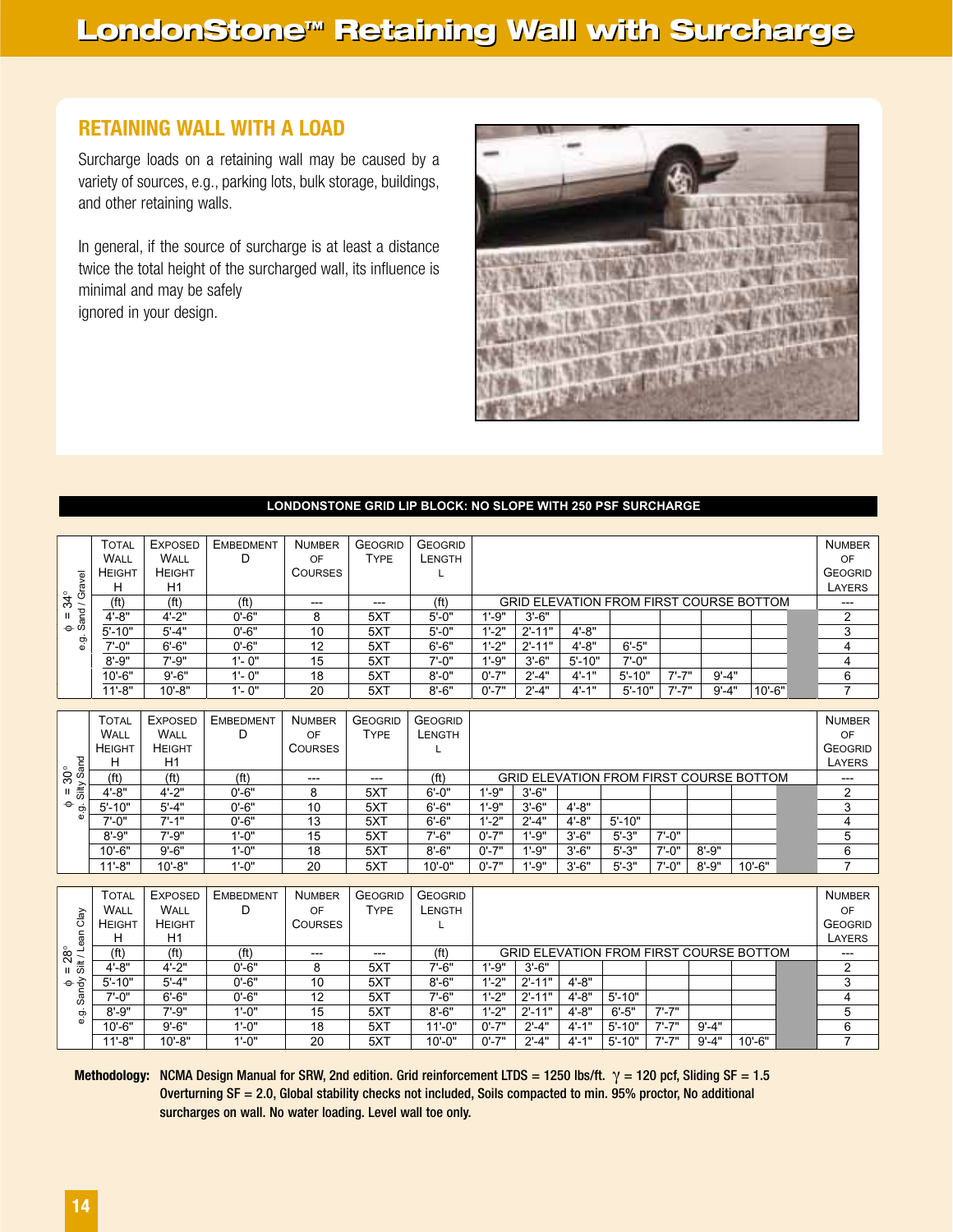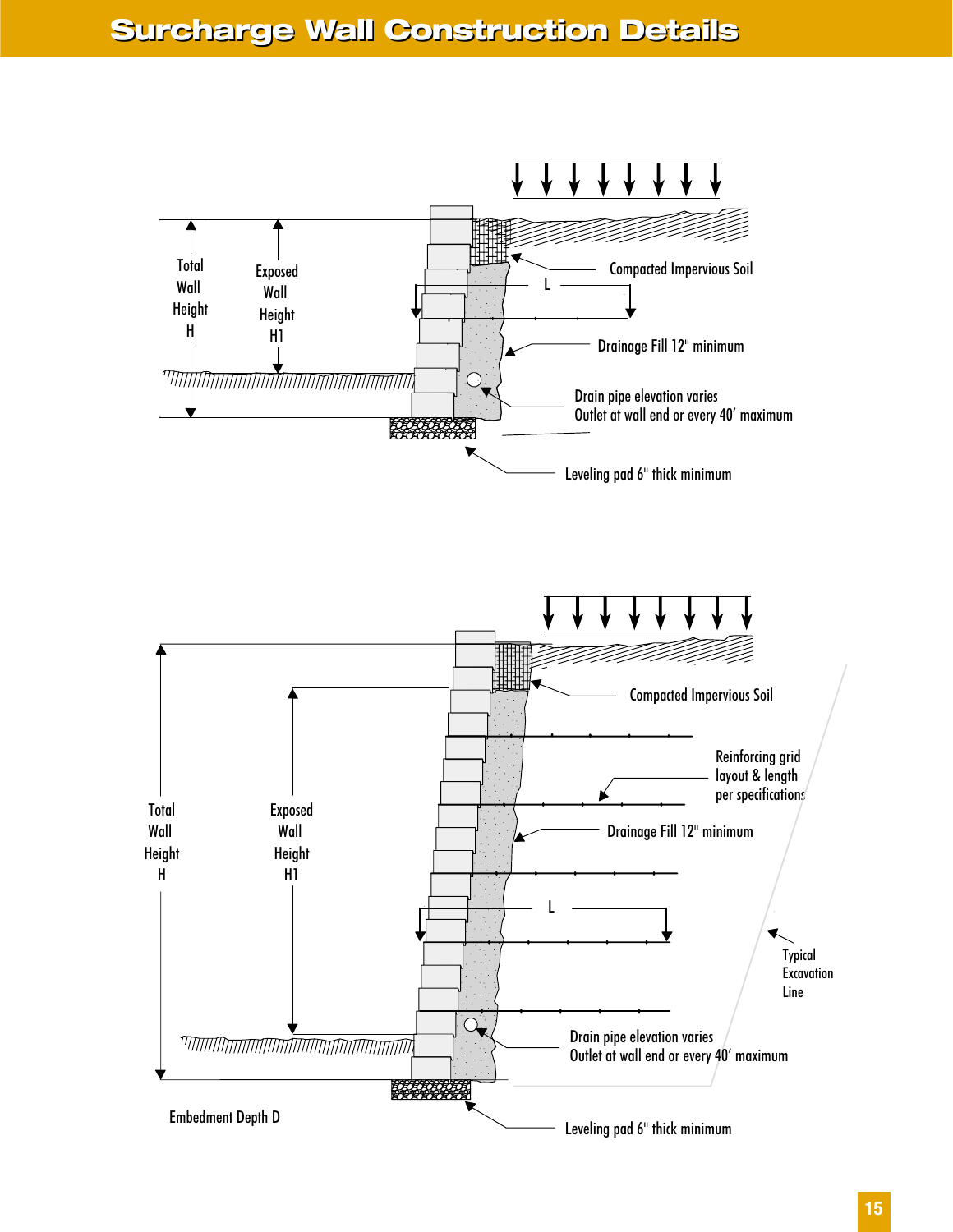## **LondonStone<sup>™</sup> Product Line Specifications**



**7" LondonStone** 7 x 16 x 12 Weight: 75 lbs. Face Area: .78 sq. ft Units per Cube: 27



**Step Unit** 7 x 16 x 20 Weight: 168 lbs. Face Area: .78 sq. ft Units per Cube: 12



**7" Straight Face** 7 x 18 x 12 Weight: 80 lbs. Face Area: .88 sq. ft Units per Cube: 27



**Half Step** 7 x 8 x 20 Weight: 84 lbs. Face Area: .39 sq. ft Units per Cube: 24



**4" Beveled Cap** 4 x 16 x 12 Weight: 50 lbs. Face Area: .44 sq. ft Units per Cube: 45



**Decrowall** 4 x 12 x 8 Weight: 25 lbs. Face Area: .33 sq. ft Units per Cube: 96



**Reversible Cap** 4 x 18 x 10 **1/2** Weight: 45 lbs. Face Area: .50 sq. ft Units per Cube: 60



**Decrowall Cap** 2 **5/8"** x 8 x 8

Weight: 10 lbs. Face Area: .14 sq. ft Units per Cube: 208

## Rugged LondonStone

Rugged LondonStone is packaged as one unit in three different sizes. Rugged Cap is sold separately.



**Rugged Cap**

4 x 18 x 10**1/2** Weight: 45 lbs. Face Area: .50 sq. ft Units per Cube: 60

#### **6" Rugged**

7 x 6 x 12 Weight: 35 lbs. Face Area: .29 sq. ft

#### **12" Rugged**

7 x 12 x 12 Weight: 68 lbs. Face Area: .58 sq. ft

#### **18" Rugged**

7 x 18 x 12 Weight: 79 lbs. Face Area: .88 sq. ft

### Patent Pending London Lites™ Patented

#### The only lite system...

- An affordable landscape lighting alternative
- Low voltage lighting system designed into all of our block sizes & colors
- Easy installation
- Safety feature of having a wall lit stairway or walkway
- Easy maintenance with a screw in lens cap on the front of the block

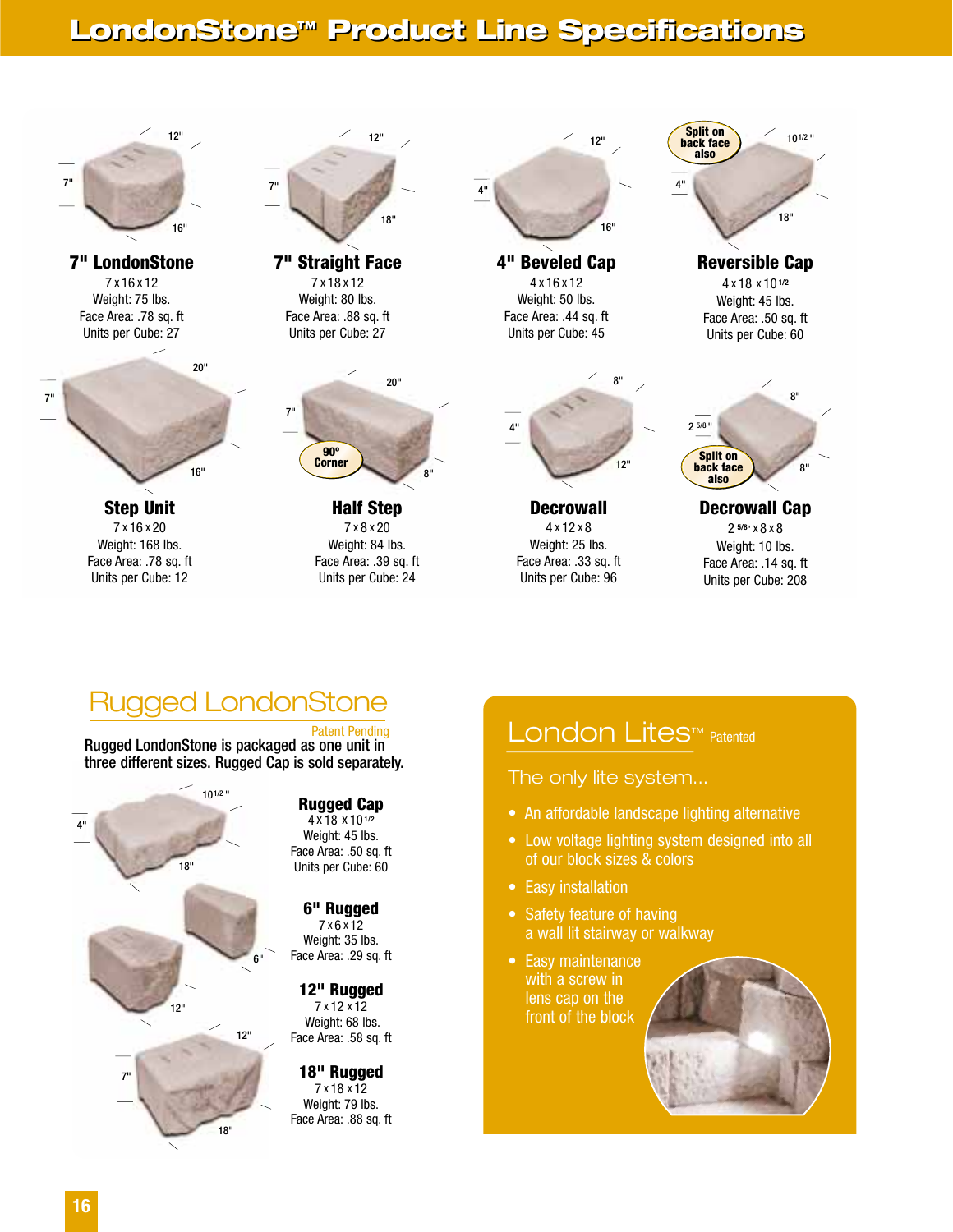LondonStone has been manufacturing superior

quality concrete products for over 10 years.

By combining the highest quality material and

superior customer service we have become a

leader in the concrete manufacturing industry.

When you 're in need of quality products with

superior service, give us a call. It would be our

pleasure to help you find the best solution.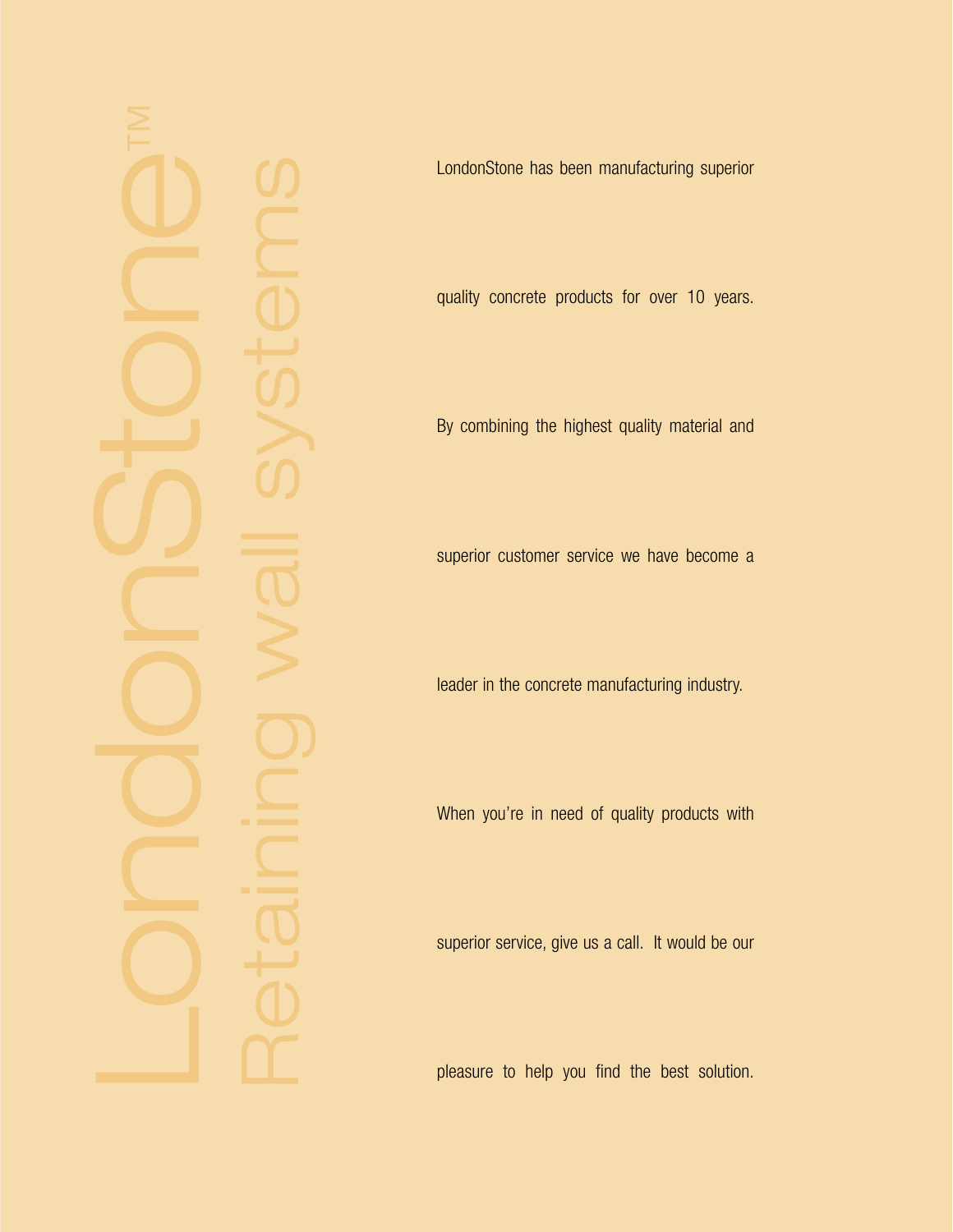#### DISCLAIMER:

The suggested design materials presented in this manual are for estimating tasks and reference only. It is the user 's responsibility to ensure that a final, project-specific design is reviewed, approved and sealed by a registered Professional Engineer, based on actual soil conditions. It is the project owner 's responsibility to ensure the adequacy of the designed segmental retaining wall incorporated into the overall project through a specification. The specification should include factors which affect the overall integrity of the retaining wall such as location, interaction with other project components, and engineering aspects including but not limited to site soil bearing capacity, global slope stability, presence of underground or surface water, etc. Specification of excavation, trenching or any other construction procedures and corresponding safety specifications are the responsibility of the installer, who shall adhere to sound industry practice and provide additional support during construction if needed. © 2004 LondonStone